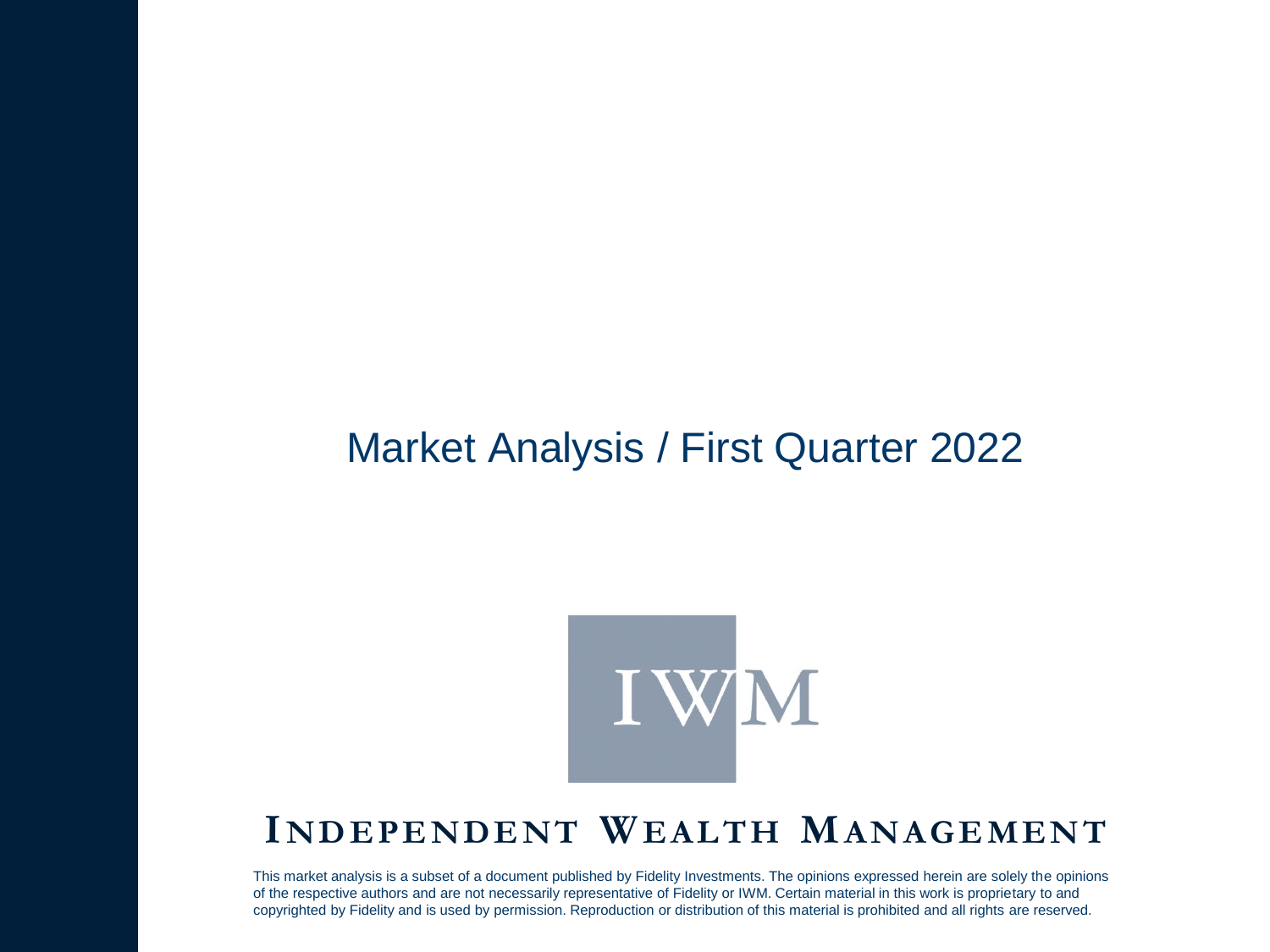# Strong Q4 Rally Caps off Banner Year for U.S. Stocks

**Large cap U.S. stocks staged a year-end upswing, underpinning another positive year for global stock prices, but performance was mixed across categories. Investment-grade bonds finished the year in the red amid the modest rise in interest rates, while non-U.S. equity categories lagged as emerging-market stocks dropped due in part to China's downturn. Real estate stocks, commodities, and high-yield bonds all posted solid 2021 returns.**

|                                   | Q4 2021 (%) | 1 Year $(\%)$ |                                | Q4 2021 (%) | 1 Year $(\%)$ |
|-----------------------------------|-------------|---------------|--------------------------------|-------------|---------------|
| Real Estate Stocks                | 16.3        | 432           | High Yield Bonds               |             | 54            |
| U.S. Large Cap Stocks             | 11 N        | 28.7          | U.S. Corporate Bonds           |             | -1 1          |
| Commodities                       |             | 27 1          | <b>Emerging-Market Bonds</b>   |             | $-1.5$        |
| U.S. Mid Cap Stocks               |             | 22 R          | Investment-Grade Bonds         |             | $-1.5$        |
| U.S. Small Cap Stocks             |             | 14.8          | Long Government & Credit Bonds |             |               |
| Non-U.S. Developed-Country Stocks |             | 11.3          | <b>Emerging-Market Stocks</b>  |             |               |
| Non-U.S. Small Cap Stocks         |             | 10.1          | Gold                           |             |               |

#### **20-Year U.S. Stock Returns Minus IG Bond Returns Since 1946**

Annualized Return Difference



Past performance is no guarantee of future results. It is not possible to invest directly in an index. All indexes are unmanaged. See Appendix for important index information. IG: Investment grade. Assets represented by: Commodities—Bloomberg Commodity Index; Emerging-Market Bonds—JP Morgan EMBI Global Index; Emerging-Market Stocks—MSCI EM Index; Gold—Gold Bullion, LBMA PM Fix; High-Yield Bonds—ICE BofA High Yield Bond Index; Investment-Grade Bonds—Bloomberg U.S. Aggregate Bond Index; Non-U.S. Developed-Country Stocks—MSCI EAFE Index; Non-U.S. Small Cap Stocks—MSCI EAFE Small Cap Index; Real Estate Stocks—FTSE NAREIT Equity Index;

U.S. Corporate Bonds—Bloomberg U.S. Credit Index; U.S. Large Cap Stocks—S&P 500®; U.S. Mid Cap Stocks—Russell Midcap® Index;

U.S. Small Cap Stocks—Russell 2000® Index; Long Government & Credit Bonds—Bloomberg Long Government & Credit Index.



 $\bullet$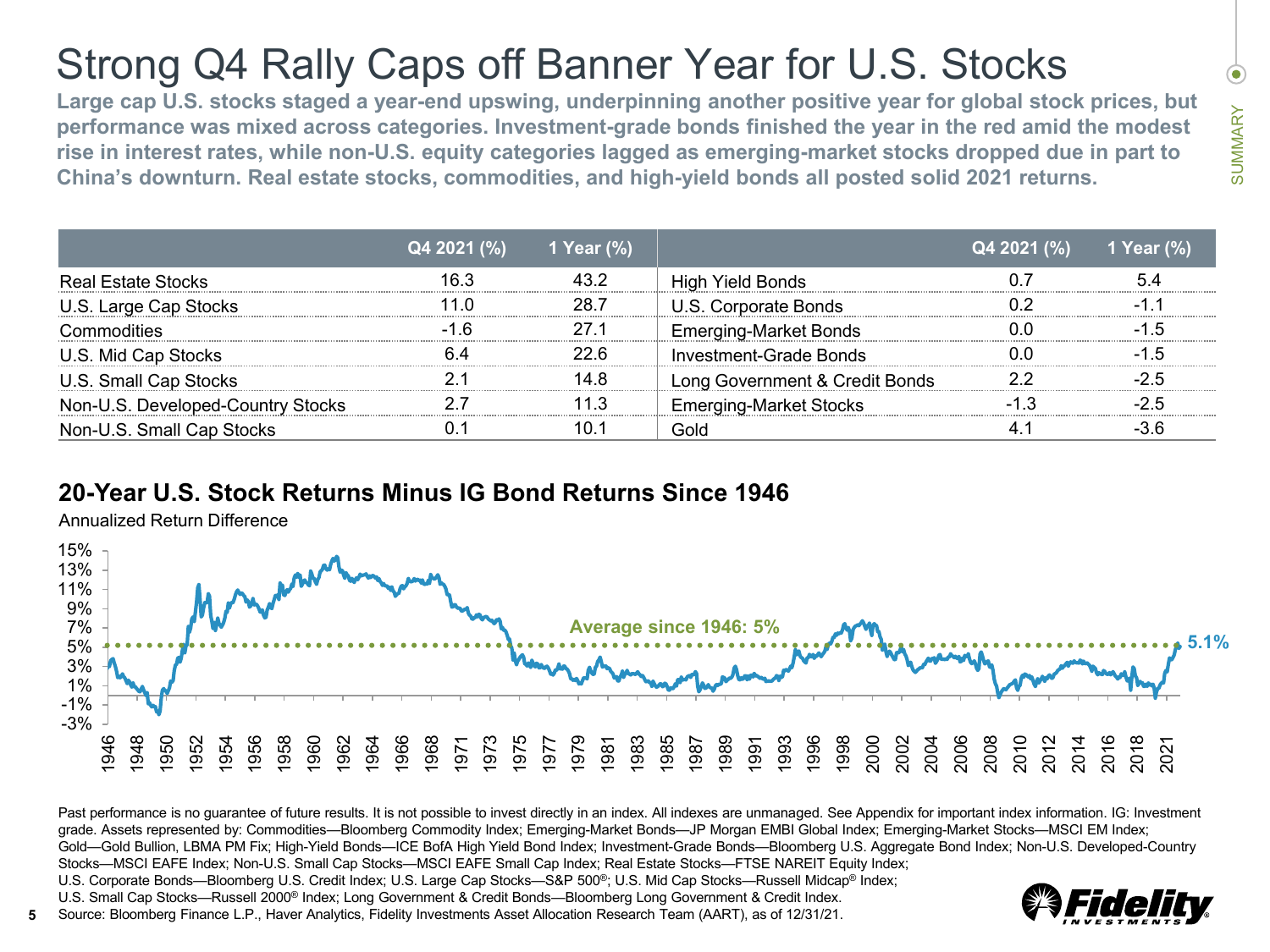### Robust Earnings Recovery Propelled Stock Price Gains

**While the 2020 global stock market rally was driven by higher valuation multiples during a profit recession, the 2021 stock price gains were undergirded by a strong rebound in earnings growth. The pattern was typical of U.S. early- to mid-cycle transition, where investor expectations anticipate the profit recovery. Non-U.S. stocks also posted strong profit growth in 2021, but they underperformed U.S. equities due to greater valuation compression.**

#### -18% -16%  $-14%$ -12%  $-10%$ -8% -6% -4% -2% 0% 2% 4% 2019 2020 2021 ■ Earnings ■ Dividend Yield ■ Valuation Multiples ● Total  $-40%$ -30% -20% -10% 0% 10% 20% 30% 40% 50% 60% 70% 2019 2020 2021 Average 1990–2018 **Earnings Dividend Yield Valuation Multiples**  $\blacklozenge$  **Total** Year-Over-Year Growth Year-Over-Year Growth Difference

**Decomposition of S&P 500 Returns**

#### **Decomposition of Non-U.S. vs. U.S. Relative Returns**

**LEFT:** Source: Haver Analytics, Standard & Poor, Fidelity Investments, as of 12/31/21. **RIGHT:** Non-U.S. represented by MSCI All Country World Index (ACWI) ex USA Index in local currency minus the decomposition of the S&P 500. Source: Haver Analytics, Standard & Poor, MSCI, **6** Bloomberg Finance L.P., Fidelity Investments (AART), as of 12/31/21.



 $\bullet$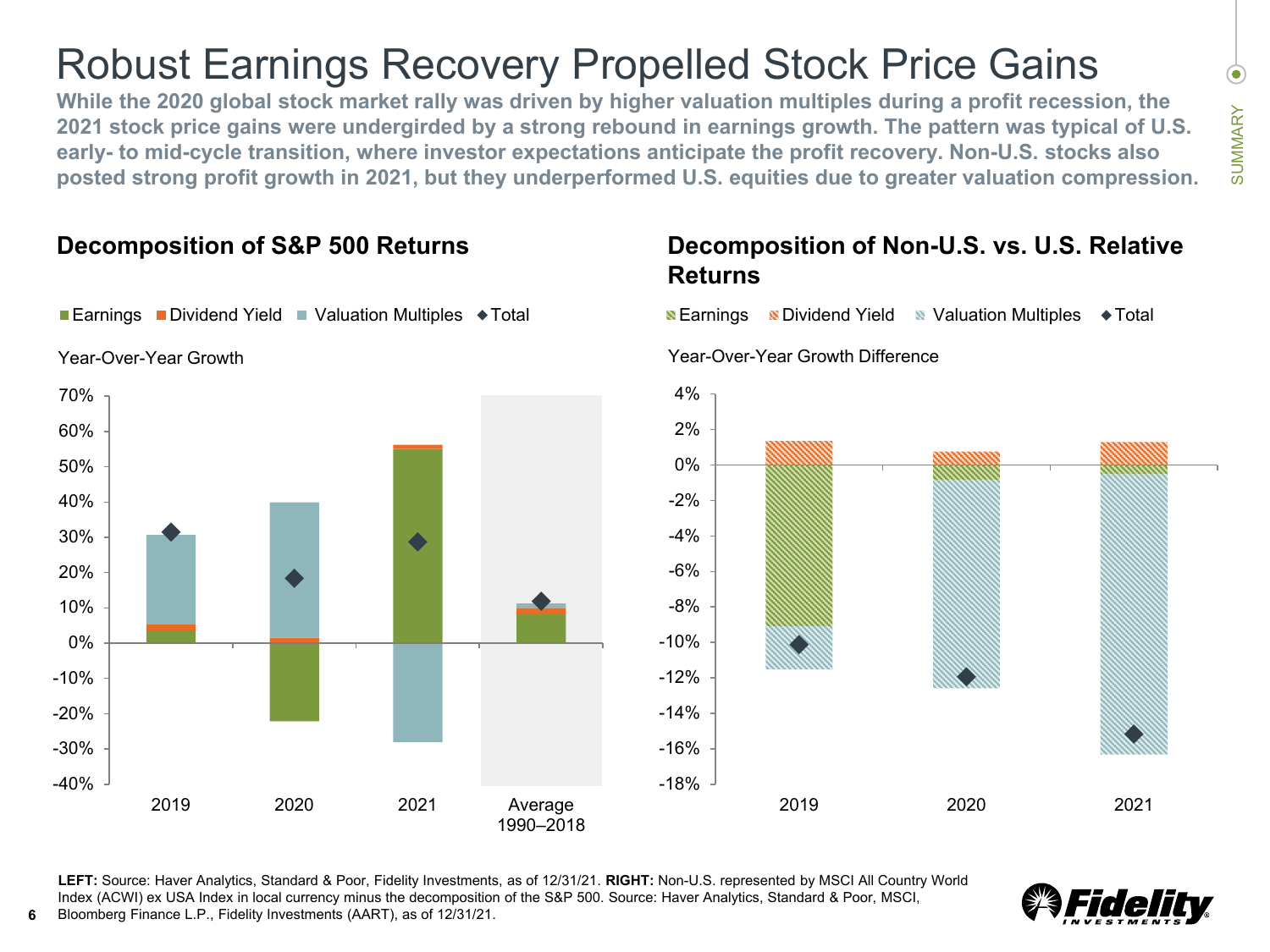### Real Yields Became Even More Negative during Q4

**Nominal 10-year Treasury bond yields barely budged during Q4, but higher inflation expectations pushed real yields—the inflation-adjusted cost of borrowing—even more deeply into negative territory. For the full year, the rise in inflation expectations drove nearly the entire increase in nominal yields from their 2020 historical lows. As of the end of 2021, high inflation expectations and low real yields were at or near multi-year extremes.**



### **10-Year U.S. Government Bond Yields**



 $\odot$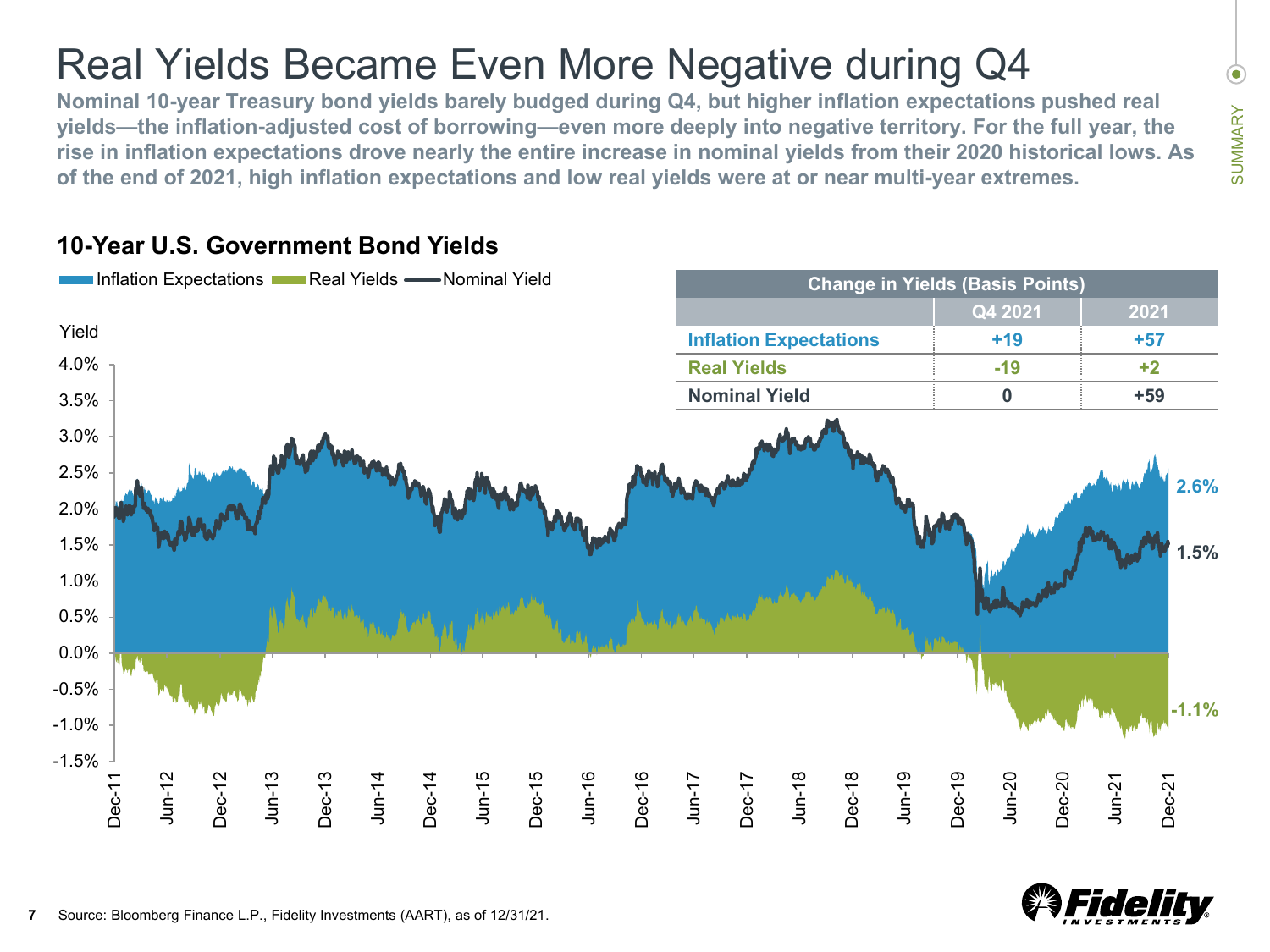# Past Peak Growth, but Global Expansion Should Persist

**The global economy likely passed its peak rate of growth, but a sustained expansion appears likely. The trajectory of the pandemic will be crucial to the global outlook, with emerging-market economies generally more susceptible to health setbacks. China may be at the trough of its growth recession. Despite some signs of late-cycle pressures in the labor markets, we expect the U.S. mid-cycle backdrop to prevail in 2022.**

### **Business Cycle Framework**



A growth recession is a significant decline in activity relative to a country's long-term economic potential. Note: The diagram above is a hypothetical illustration of the business cycle, the pattern of cyclical fluctuations in an economy over a few years that can influence asset returns over an intermediate-term horizon. There is not always a chronological, linear progression among the phases of the business cycle, and there have been cycles when the economy has skipped a phase or retraced an earlier one. Source: Fidelity Investments (AART), as of 12/31/21.

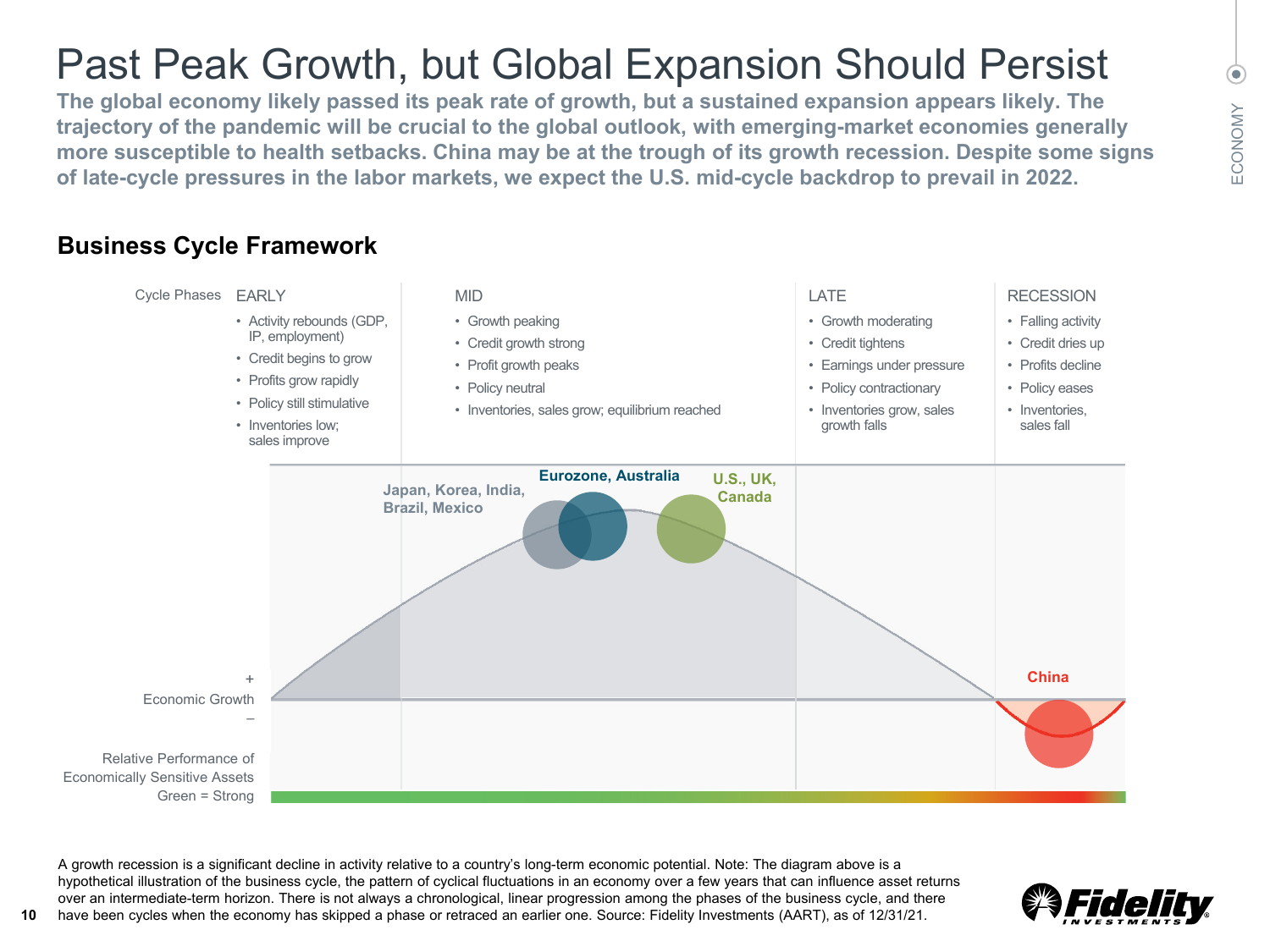# Inventory Buildup Suggests Cooling Manufacturing Activity

**The lagged impact of China's slowdown implies the peak in global industrial activity is behind us. Inventories relative to sales are rising, suggesting developed-market (DM) manufacturing may decelerate from decadehigh activity levels. Bullwhips—leading indicators measuring the gap between new-order demand and the supply of inventories—remain positive but have shrunk and likely represent a mid-cycle headwind for DM.** 



#### **Global Manufacturing vs. Inventory Cycle**

**12**

PMI: Purchasing managers' index. **Graph**: I/S: Inventory relative to sales. Six-month moving average of U.S. industries with contracting inventory to sales ratios. Source: Census Bureau, IHS Markit, Haver Analytics, Fidelity Investments (AART), as of 10/31/21. **Table**: Source: IHS Markit, Haver Analytics, Fidelity Investments (AART), as of 12/31/21.



 $\circledbullet$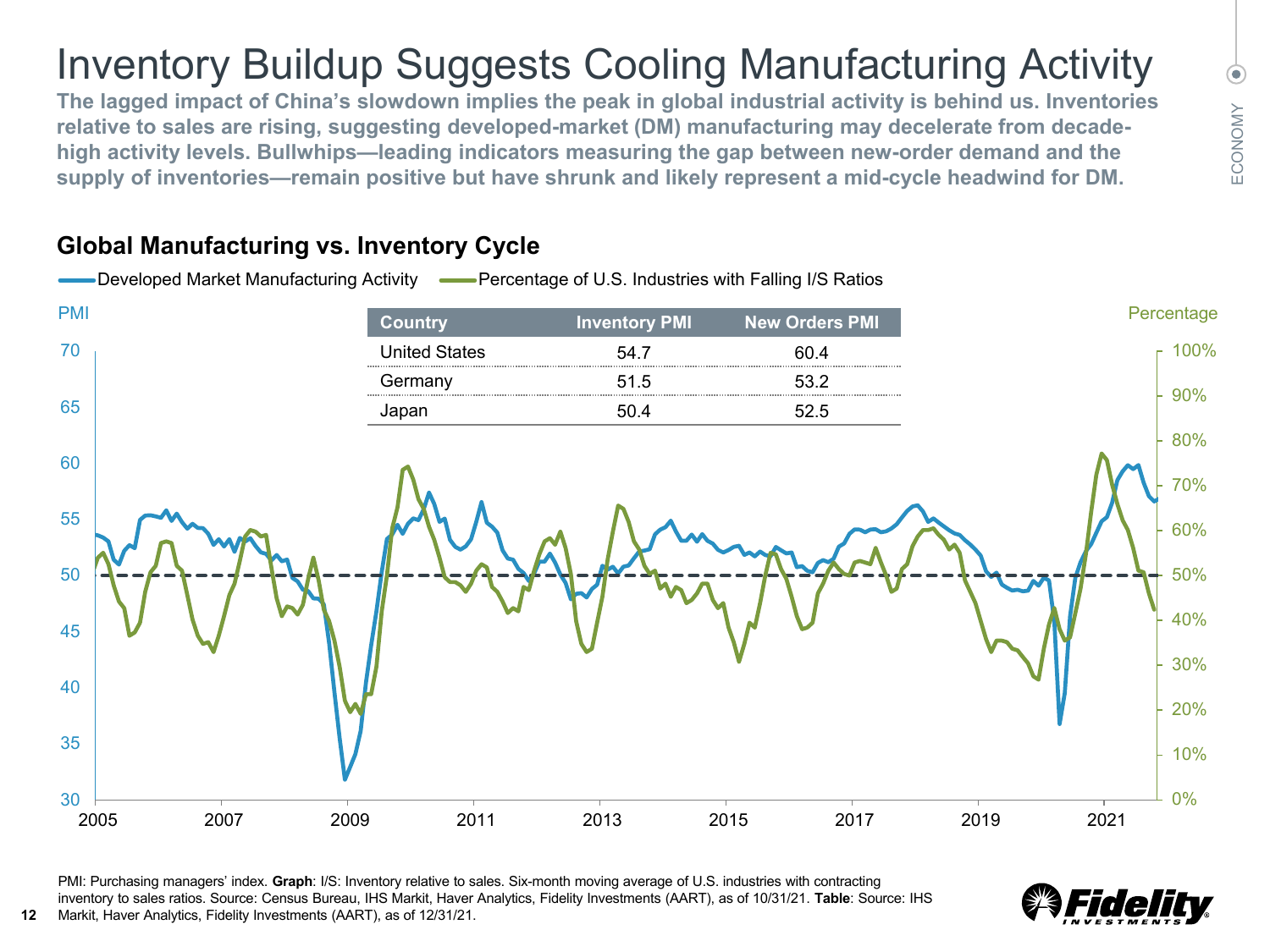# U.S. Consumers Well-Positioned But Inflation Is Painful

**The U.S. consumer is bolstered by record-high net worth, pent-up savings, and strong employment markets. However, high inflation has weighed on sentiment as the percentage of consumers viewing the current backdrop as a good time to purchase large household goods hit its lowest point in four decades. Consumer strength supports the mid-cycle backdrop, but more persistent inflation may inhibit real economic growth.** 

#### **U.S. Household Wealth and Consumer Sentiment**





 $\circledbullet$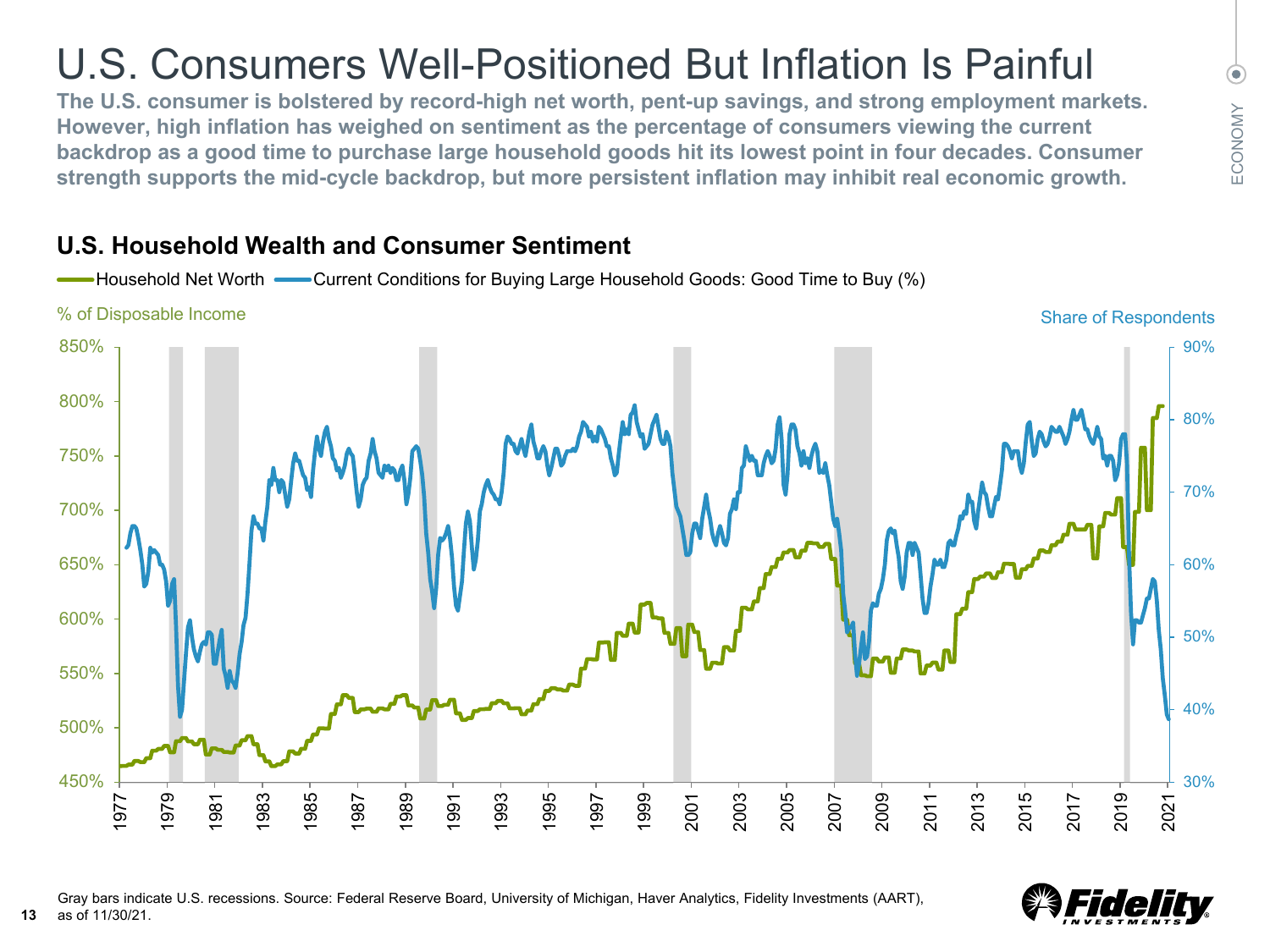# Rising Wages and Labor Shortages Hurting Businesses

**Many businesses continued to struggle with tight labor markets and rising wages, especially for workers at the low end of the skills and education spectrum. This dynamic was particularly acute for small businesses, with the NFIB's small business survey near record highs on the number of members raising wages and unable to fill open positions. High inflation ate away at wages, with real wage growth turning negative for the year.**

### **U.S. Small Business Views of Labor and Wages**

**15**



NFIB: National Federation of Independent Business. GRAPH: Raised Wages: Over the past three months (monthly survey). Net Percentage: Raising wages minus not raising wages and not able to hire minus able to higher. Source: National Federation of Independent Business, Haver Analytics, Fidelity Investments (AART), as of 11/30/21. TABLE: Fidelity Analyst Survey: Quarterly survey of fixed income and equity analysts who cover different sectors and regions. Wage date from Atlanta Fed wage tracker. Sources: Haver Analytics, Federal Reserve Bank of Atlanta Fidelity Investments, (AART), as of 12/31/21.



 $\odot$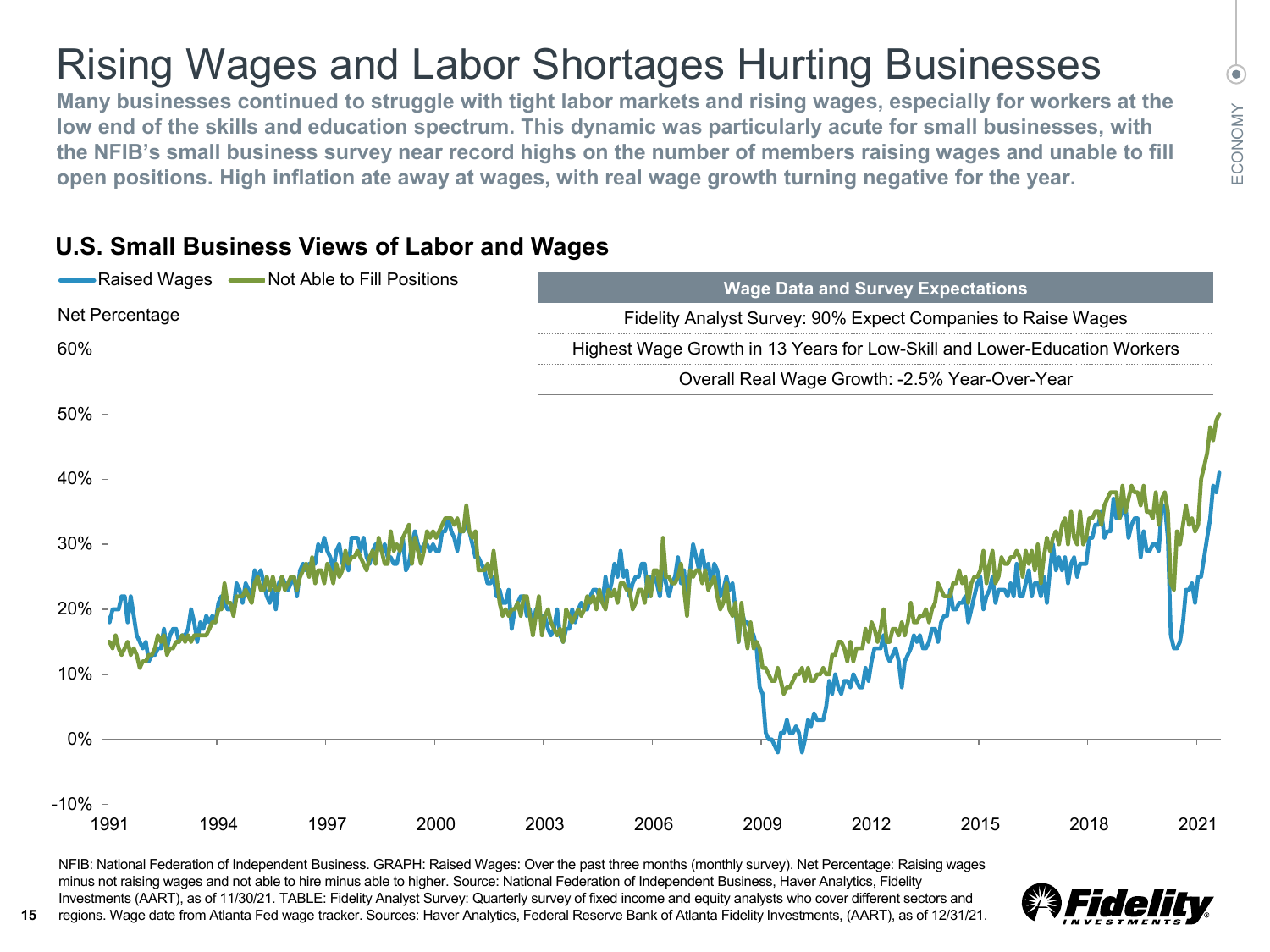### Corporate Profits Beat Expectations, Upside Now Harder

**The nearly 50% rebound in corporate earnings during 2021 far exceeded expectations amid accelerating sales growth and greater corporate pricing power. With profit margins back to all-time highs and having already outpaced typical mid-cycle gains—and facing unusually high wage pressures—it may prove more challenging to expand them going forward. Investors expect slower, but still solid, high single-digit profit growth in 2022.**

#### **S&P 500 Earnings Expectations**





### **Wage Growth and Profit Margins (1950–2021)**



■ Average Hourly Earnings (YoY) ■ Profit Margin Change (ppts)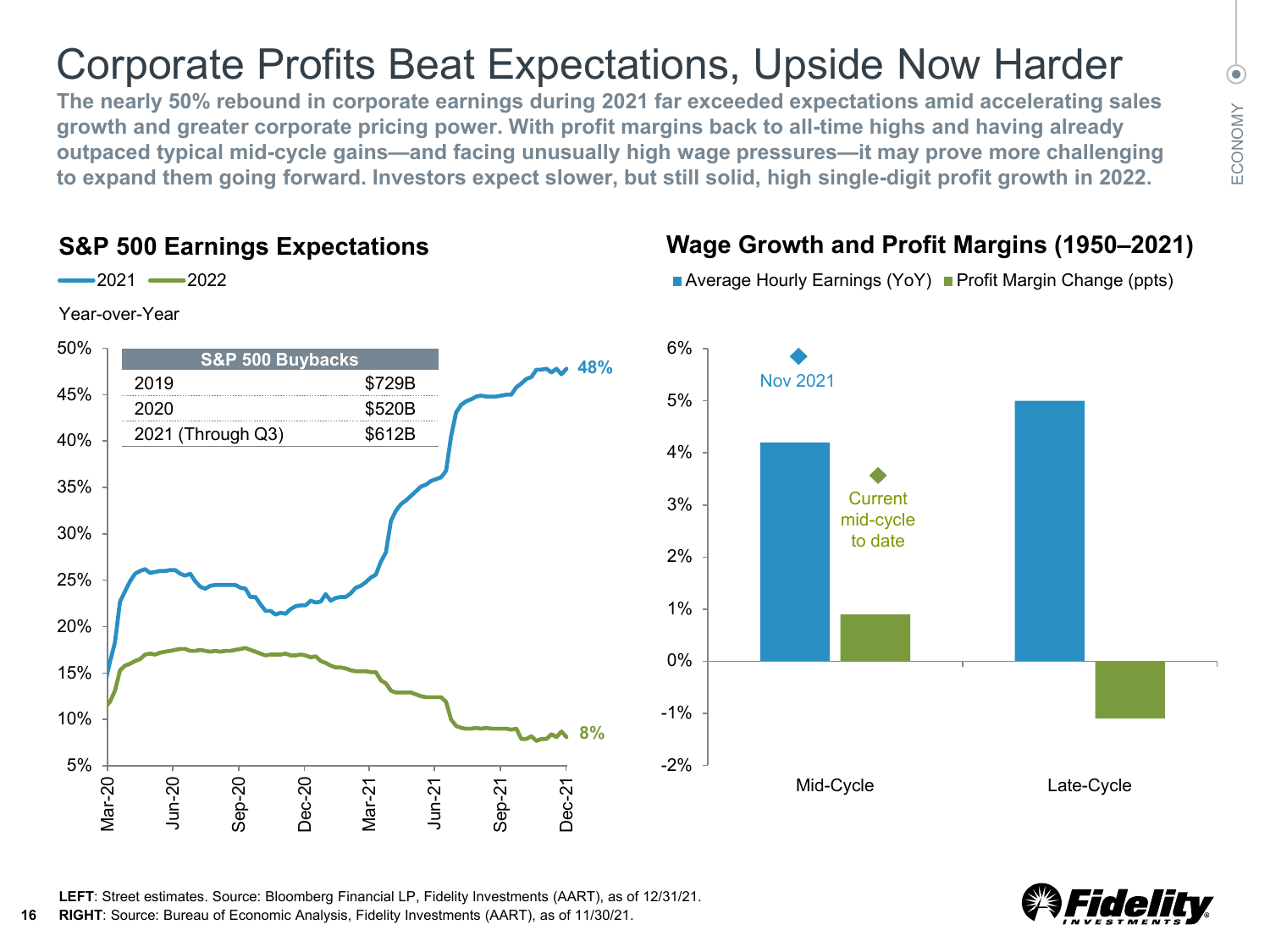### The Federal Reserve Signals Tightening Ahead

**During Q4, the Fed signaled its intent to begin reducing the extraordinary monetary accommodation that has facilitated extremely easy financial conditions. Fed members raised their rate-hike guidance during Q4 on inflation concerns. Market expectations are in line with Fed projections for roughly three hikes in 2022, but investors foresee fewer hikes thereafter and a long-term future that never reaches positive real rates.**

#### 0.0% 0.5% 1.0% 1.5% 2.0% 2.5% 3.0% 2021 2022 2023 2024 Long Term ● Fed Dots (December) → Fed Dots (September)  $-$ 12/31/21 (OIS Swaps) Rate 96 97 98 99 100 101 102 2018 2019 2020 2021 2022 GS Financial Conditions Index Index **Tighter Easier Fed and Market Rate Guidance Financial Conditions Implied Long-Term Real Rate Fed Market**  $0.20\%$   $-0.89\%$

**LEFT**: OIS: Overnight Indexed Swaps. Dots: Federal Open Market Committee members' median rate projection. Source: Federal Reserve Board, Bloomberg Financial L.P., Fidelity Investments (AART), as of 12/31/21. **Table:** Federal Reserve long-term real rate calculated using long-term projection minus St. Louis Fed 5Y5Y inflation forecast. Market calculated using 10Y1M OIS minus 5Y5Y inflation swap. **RIGHT**: GS: Goldman Sachs. Sources Bloomberg Financial L.P., Goldman Sachs, Fidelity Investments (AART), as of 12/31/21.



 $\odot$ 

**19**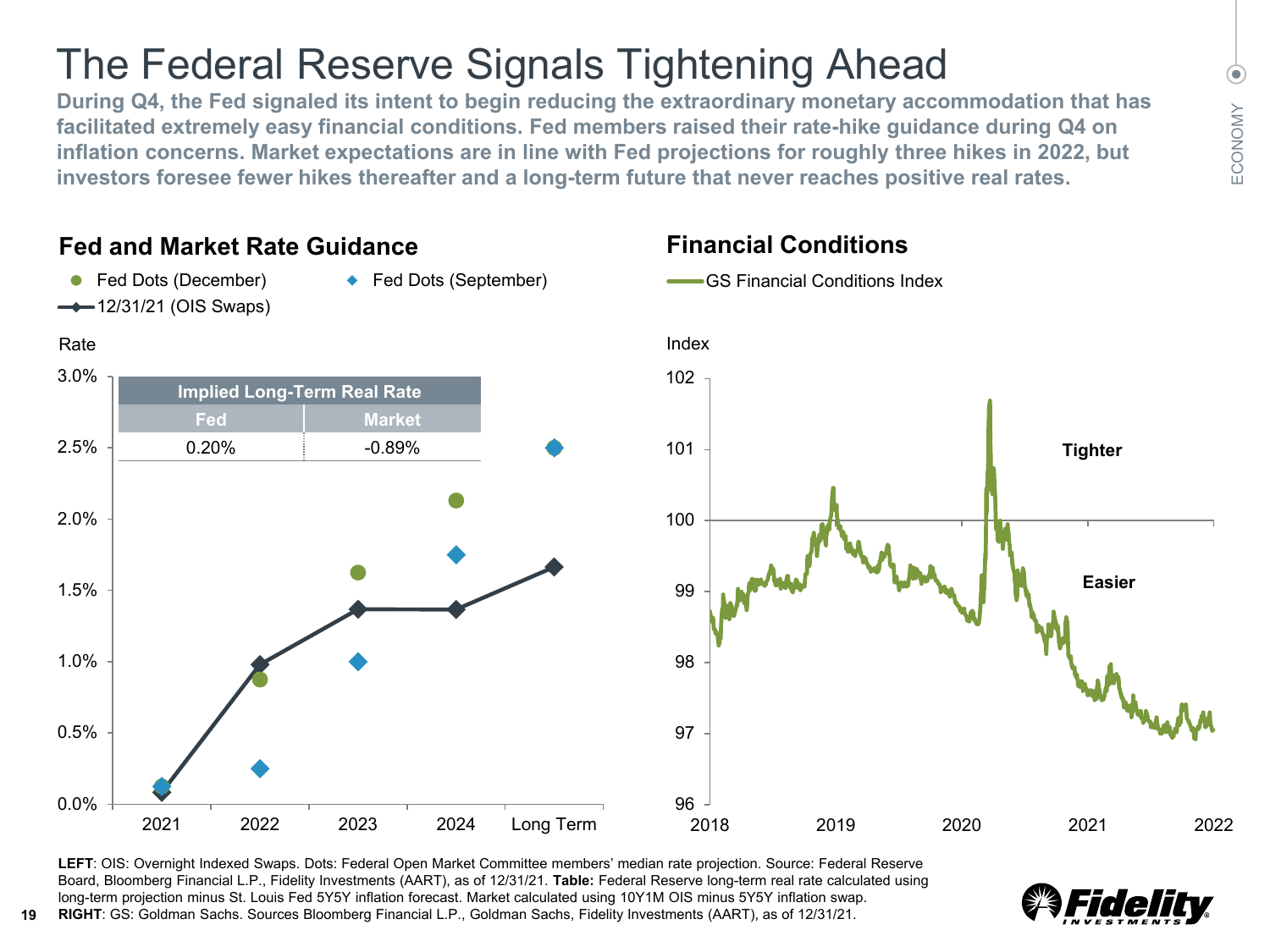### Outlook: Market Assessment

**Fidelity's Business Cycle Board, composed of portfolio managers responsible for a variety of global asset allocation strategies, believes the U.S. economy is in the mid-cycle expansion phase. Board members recognize asset valuations are elevated and believe security selection may provide additional return opportunities. Risks to the outlook include a faster than expected tightening of financial conditions.**



### **Asset Allocation Implications**

An overweight to risk assets remains generally appropriate

Tightening of financial conditions may contribute to volatility

Emphasize a focus on diversified and disciplined investment strategies



 $\circledbullet$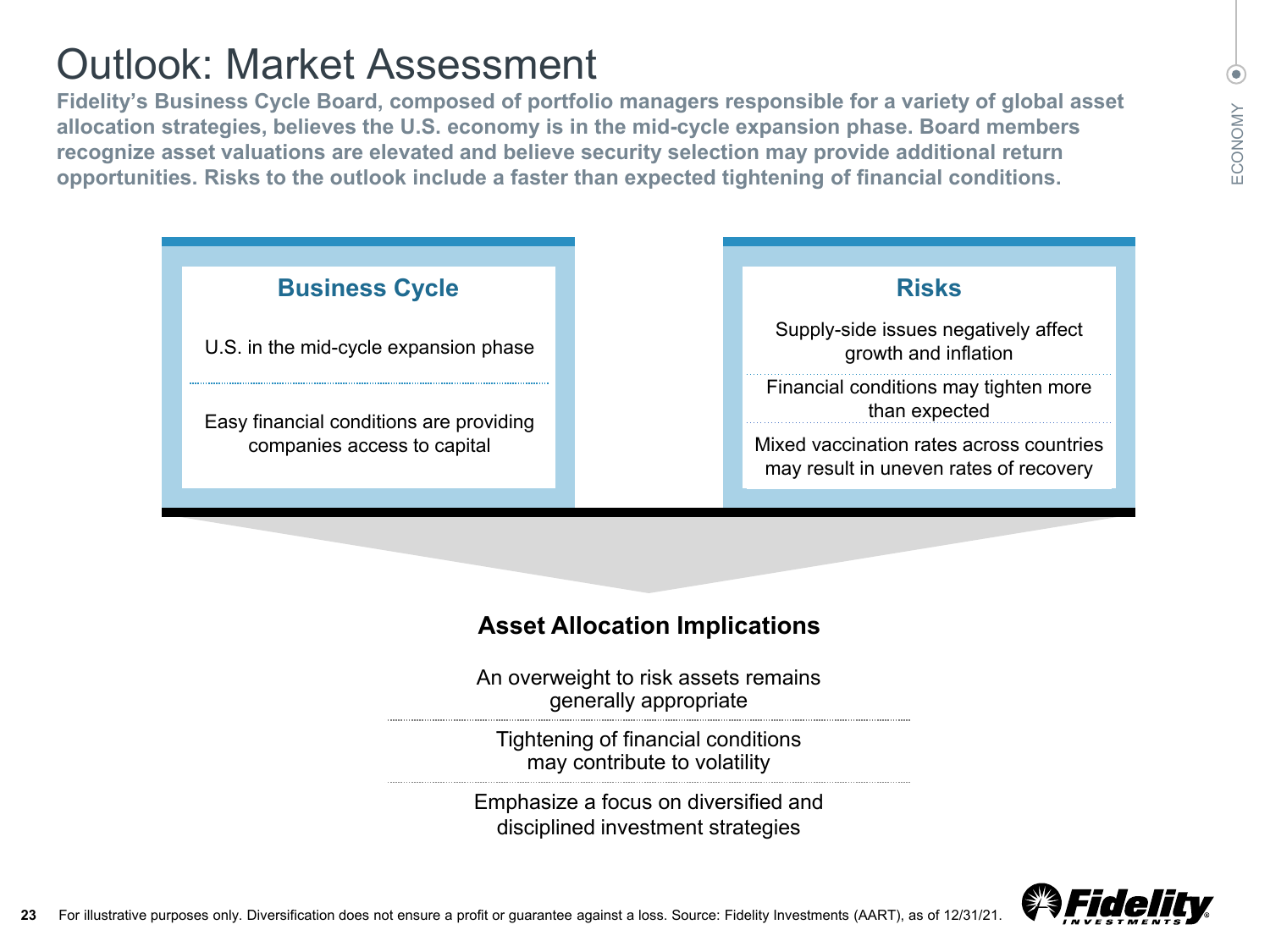### Inflation-Resistant Categories Led 2021 Gains

**Asset categories that tend to do well during periods of higher inflation topped the performance board in 2021, including energy, real estate, and Canadian equities, as well as commodity prices. Treasury Inflation Protected Securities (TIPS) proved the best-performing fixed income category. A strong Q4 rally for U.S. large cap, technology, and quality stocks completed a strong year for those areas.**

#### **U.S. Equity Styles Total Return**

|            | Q <sub>4</sub> | 2021  |
|------------|----------------|-------|
| Large Caps | 11.0%          | 28.7% |
| Growth     | 10.9%          | 25.8% |
| Value      | 7.5%           | 25.4% |
| Mid Caps   | 64%            | 22.6% |
| Small Caps | 2.1%           | 14.8% |

#### **U.S. Equity Sectors Total Return**

|                               | Q <sub>4</sub> | 2021  |
|-------------------------------|----------------|-------|
| Energy                        | 7.9%           | 54.4% |
| Real Estate                   | 17.5%          | 46.1% |
| Financials                    | 4.5%           | 34.9% |
| Info Tech                     | 167%           | 34.5% |
| Materials                     | 15 2%          | 27 3% |
| <b>Health Care</b>            | 11 2%          | 26.1% |
| Consumer Discretionary        | 12.8%          | 24.4% |
| <b>Communication Services</b> | $0.0\%$        | 21.6% |
| Industrials                   | 8.6%           | 21 1% |
| <b>Consumer Staples</b>       | 13.3%          | 18.6% |
| Utilities                     | 12.9%          | 17 7% |

#### **International Equities and Global Assets Total Return**

|                         | Q <sub>4</sub> | 2021     |
|-------------------------|----------------|----------|
| ACWI ex USA             | 1.8%           | 7.8%     |
| Canada                  | 7.2%           | 26.0%    |
| Europe                  | 5.7%           | 16.3%    |
| FAFF                    | 27%            | 11.3%    |
| <b>EAFE Small Cap</b>   | 0.1%           | 10.1%    |
| Japan                   | $-4.0%$        | 17%      |
| <b>EMEA</b>             | $-2.4%$        | 18.0%    |
| <b>Emerging Markets</b> | $-1.3%$        | $-2.5%$  |
| FM Asia                 | $-1.0%$        | $-5.1\%$ |
| Latin America           | $-27%$         | $-8.1%$  |
| Commodities             | $-1.6%$        | 27.1%    |
| Gold                    | 4.1%           | $-3.6%$  |

#### **Fixed Income Total Return**

|                    | Q <sub>4</sub> | 2021    |
|--------------------|----------------|---------|
| <b>TIPS</b>        | 2.4%           | 6.0%    |
| High Yield         | 0.7%           | 5.4%    |
| Leveraged Loan     | 0.7%           | 5.2%    |
| Municipal          | 0.7%           | 1.5%    |
| ABS                | $-0.6%$        | $-0.3%$ |
| <b>MBS</b>         | $-0.4%$        | $-1.0%$ |
| Credit             | 0.2%           | $-1.1%$ |
| <b>CMBS</b>        | $-0.6%$        | $-1.2%$ |
| Agency             | $-0.6%$        | $-1.3%$ |
| <b>EM Debt</b>     | $0.0\%$        | $-1.5%$ |
| Aggregate          | $0.0\%$        | $-1.5%$ |
| Treasuries         | 0.2%           | $-2.3%$ |
| Long Govt & Credit | 2.2%           | $-2.5%$ |

#### **U.S. Equity Factors Total Return**

|                | Q <sub>4</sub> | 2021  |
|----------------|----------------|-------|
| Quality        | 12.9%          | 32.2% |
| Value          | 9.9%           | 31.0% |
| Yield          | 9.6%           | 29.7% |
| Size           | 7.4%           | 26.5% |
| Low Volatility | 10.5%          | 24.1% |
| Momentum       | 9.9%           | 22.7% |

EAFE: Europe, Australasia, and the Far East. EM: Emerging markets. EMEA: Europe, the Middle East, and Africa. For indexes and other important information used to represent above asset categories, see Appendix. Past performance is no guarantee of future results. It is not possible to invest directly in an index. All indexes are unmanaged. Sector returns represented by S&P 500 sectors. Sector investing involves risk. Because of its narrow focus, sector investing may be more volatile than investing in more diversified baskets of securities. Source: Bloomberg Finance L.P., Fidelity **25** Investments (AART), as of 12/31/21.



 $\bullet$ 

**MARKETS** MARKETS

ASSET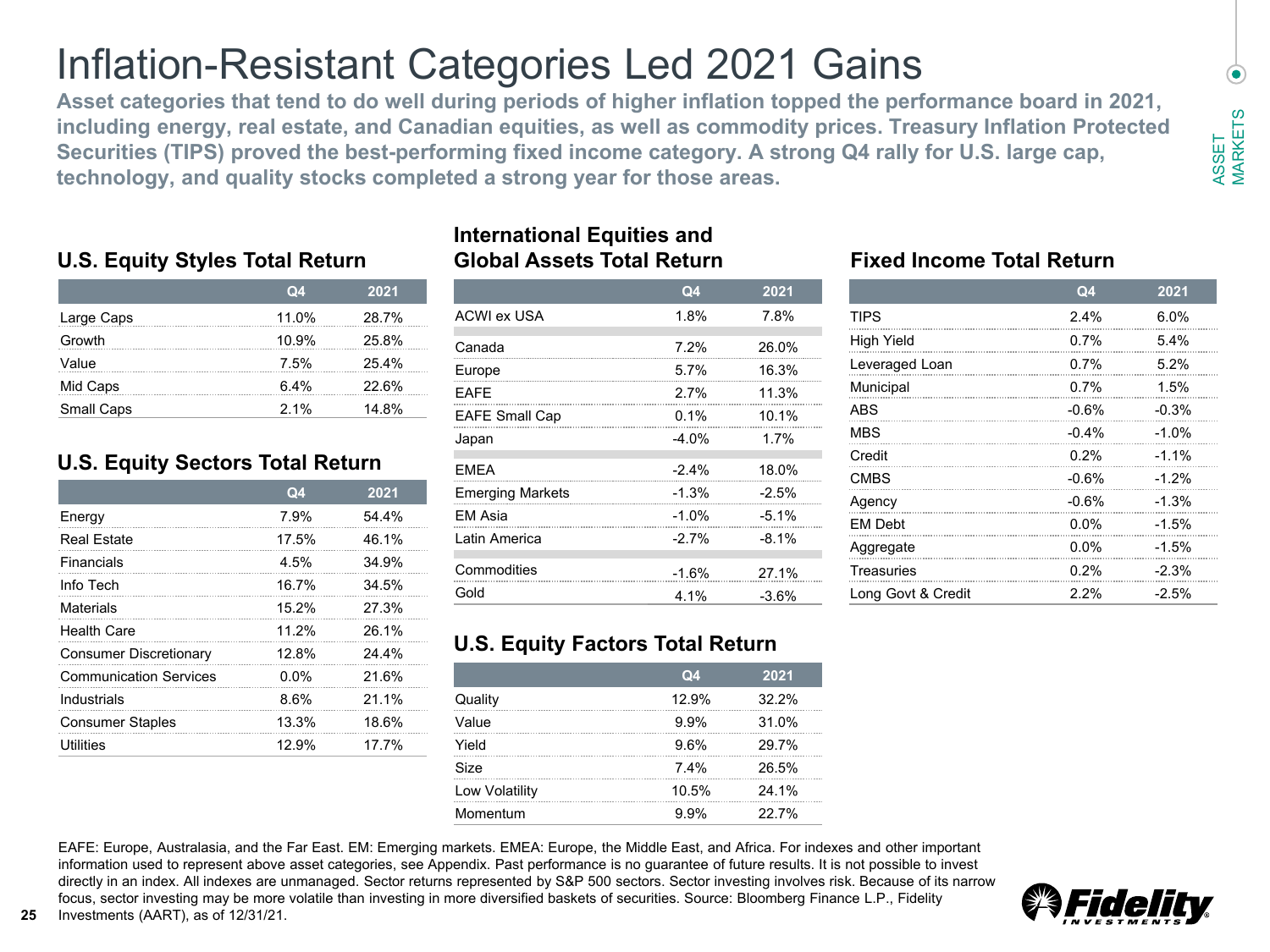### Stock Market Corrections Common in Mid Cycle

**The mid-cycle phase of the U.S. business cycle historically has provided a positive backdrop for the performance of riskier asset classes. However, stock market corrections (drawdowns of between 10% and 20%) have occurred more frequently in mid cycle. This volatility often has been relatively short-lived, with the market typically recovering and going on to surpass its prior peak.** 



**Number of Corrections** 

**27**

### **S&P 500 Market Corrections Since 1950 Mid-Cycle Corrections**





**MARKETS** 

ASSET MARKETS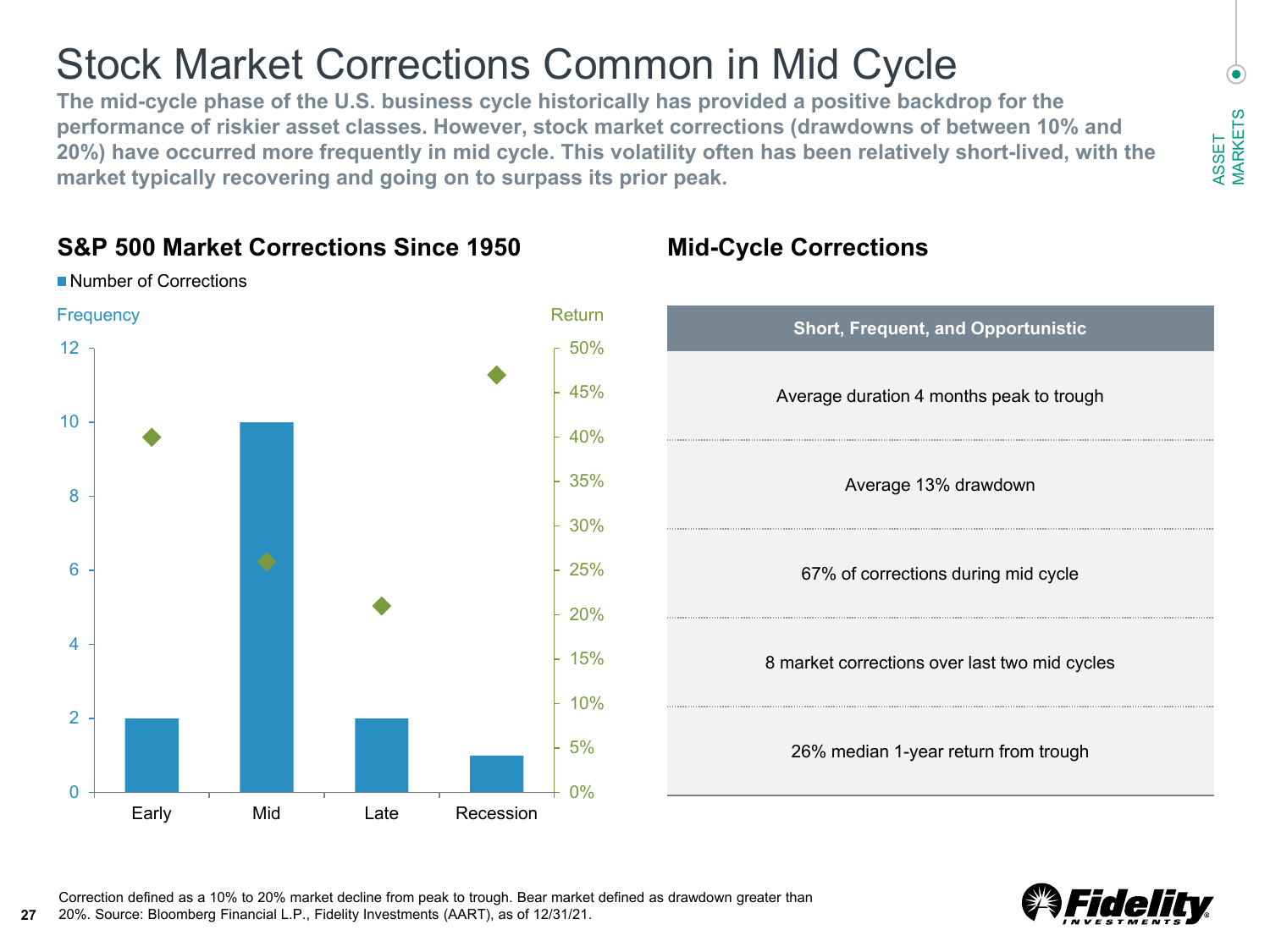### Global Earnings Growth Reaches Decade-High Levels

**The sharp rebound in earnings growth reached decade-high rates on a year-over-year basis across all major global categories: U.S., non-U.S. developed markets, and emerging markets. Forward-looking earnings expectations indicate analysts believe that earnings may converge to a lower rate over the next 12 months, with consensus forecasts for U.S. earnings growth slightly above the others.**



#### **Global EPS Growth (Trailing 12 Months)**

Past performance is no guarantee of future results. DM: Developed markets. EM: Emerging markets. EPS: Earnings per share. Forward EPS: Next 12 months expectations. Indexes: DM—MSCI EAFE Index; EM—MSCI Emerging Markets Index; U.S.—S&P 500. Source: MSCI, Bloomberg **29** Finance L.P., Fidelity Investments (AART), as of 12/31/21.



 $\left( \bullet \right)$ ASSET MARKETS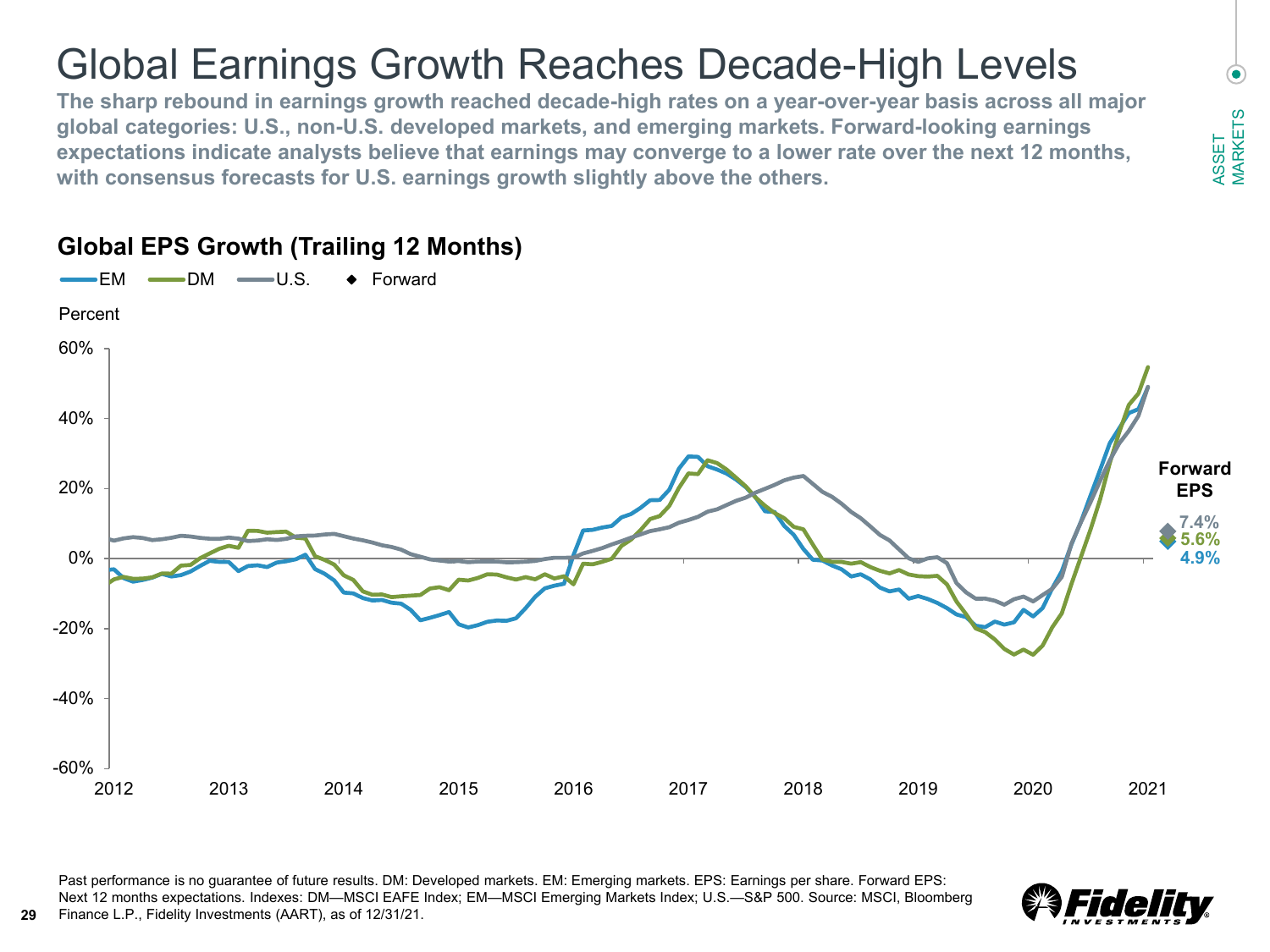### $\textcolor{blue}{\bullet}$ LONG-TERM LONG-TERM

# Challenging Secular Trends Turbo-Charged by Pandemic

**We believe the long-standing regime of investment-friendly political and economic conditions is under increasing duress. Many secular trends that suggested rising long-term risks have been exacerbated during the pandemic, including record-high debt and inequality, extraordinary monetary and fiscal policies, and rising de-globalization pressures. Inflation, policy, and profit risks warrant high levels of strategic diversification.** 

| <b>Broad Secular</b><br><b>Changes</b>        | <b>Secular</b><br><b>Factors</b> | Pre-pandemic<br><b>Pandemic</b><br><b>Trends</b><br><b>Impact</b>                    |                                                                      | <b>RESULTS</b>                                               |
|-----------------------------------------------|----------------------------------|--------------------------------------------------------------------------------------|----------------------------------------------------------------------|--------------------------------------------------------------|
| $\mathcal{L}$                                 | Debt                             | Record high levels                                                                   | Even higher                                                          | <b>Inflation Risk</b>                                        |
| Unprecedented<br>Accumulation                 |                                  | Financial repression                                                                 |                                                                      | Policy Risk                                                  |
| of Debt                                       | <b>Monetary Policy</b>           | Tolerance for higher<br>inflation                                                    | Even more extreme                                                    | <b>Financial Fragility</b>                                   |
| <b>Rising Populist</b>                        |                                  |                                                                                      | More public spending,                                                | Profit-margin Pressures                                      |
| Demands                                       | <b>Fiscal Policy</b>             | Large deficits                                                                       | higher multiplier                                                    | <b>Higher Nominal Growth</b>                                 |
| Geopolitical<br>Instability                   | De-globalization<br>Pressures    | Goods/labor<br>dis-inflation ending                                                  | Even greater:<br>Supply-chain shocks,<br>self-sufficiency motivation | <b>Shows Need</b><br>for Strategic<br><b>Diversification</b> |
| (හි)<br><b>Anti-Globalization</b><br>Pressure | Inequality                       | Record high levels                                                                   | Wages/labor share<br>rising                                          |                                                              |
| ទំពុំ<br>Widespread<br>Aging<br>Demographics  | <b>Aging Demographics</b>        | Elderly people spend less<br>(reducing demand)<br>and work less<br>(reducing supply) | Older workers leave<br>labor force                                   |                                                              |

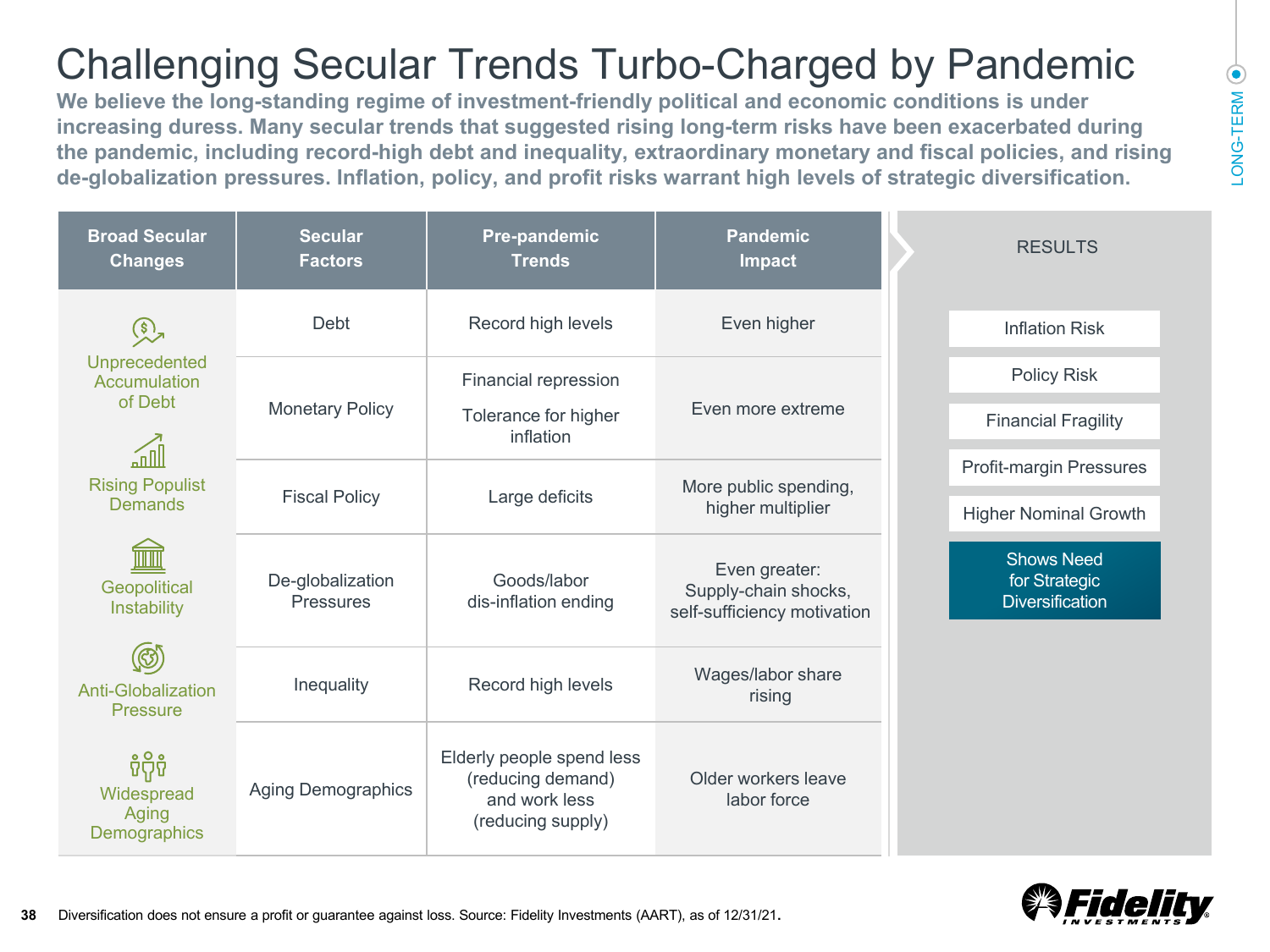# Performance Rotations Underscore Need for Diversification

**The performance of different assets has fluctuated widely from year to year, and the magnitude of returns can vary significantly among asset classes in any given year—even among asset classes that are moving in the same direction. A portfolio allocation with a variety of global assets illustrates the potential benefits of diversification.**

### **Periodic Table of Returns**

| 2002   | 2003 | 2004 | 2005 | 2006 | 2007   | 2008   | 2009 | 2010 | 2011   | 2012  | 2013   | 2014   | 2015   | 2016 | 2017 | 2018   | 2019 | 2020  | 2021  | Legend                                     |
|--------|------|------|------|------|--------|--------|------|------|--------|-------|--------|--------|--------|------|------|--------|------|-------|-------|--------------------------------------------|
| 26%    | 56%  | 32%  | 35%  | 35%  | 40%    | 5%     | 79%  | 28%  | 8%     | 20%   | 39%    | 28%    | 5%     | 21%  | 38%  | 0%     | 36%  | 38%   | 43%   | <b>REITs</b>                               |
| 10%    | 47%  | 26%  | 21%  | 33%  | 16%    | $-20%$ | 58%  | 27%  | 8%     | 19%   | 34%    | 14%    | 3%     | 18%  | 30%  | $-2%$  | 31%  | 20%   | 29%   | <b>Large Cap Stocks</b>                    |
| 4%     | 39%  | 21%  | 14%  | 27%  | 12%    | $-26%$ | 37%  | 19%  | 4%     | 18%   | 33%    | 13%    | 1%     | 18%  | 26%  | $-2%$  | 26%  | 18%   | 27%   | <b>Commodities</b>                         |
| $-2%$  | 37%  | 18%  | 12%  | 22%  | 11%    | $-34%$ | 32%  | 18%  | 4%     | 18%   | 32%    | 12%    | 1%     | 12%  | 22%  | $-3%$  | 26%  | 18%   | 26%   | <b>Growth Stocks</b>                       |
| $-6%$  | 31%  | 17%  | 7%   | 18%  | 7%     | $-36%$ | 28%  | 17%  | 2%     | 16%   | 23%    | 11%    | 1%     | 12%  | 15%  | $-4%$  | 26%  | 14%   | 25%   | <b>Value Stocks</b>                        |
| $-9%$  | 31%  | 11%  | 5%   | 16%  | 6%     | $-36%$ | 27%  | 16%  | 2%     | 16%   | 19%    | 6%     | 0%     | 11%  | 15%  | $-4%$  | 22%  | 8%    | 17%   | 60% Large Cap<br>40% IG Bonds              |
| $-15%$ | 29%  | 11%  | 5%   | 12%  | 5%     | $-37%$ | 26%  | 15%  | 0%     | 16%   | 7%     | 5%     | $-4%$  | 9%   | 13%  | $-9%$  | 22%  | 8%    | 15%   | <b>Small Cap Stocks</b>                    |
| $-16%$ | 28%  | 9%   | 5%   | 11%  | 2%     | $-38%$ | 20%  | 15%  | $-4%$  | 15%   | 3%     | 3%     | $-4%$  | 8%   | 9%   | $-11%$ | 18%  | 6%    | 11%   | Foreign-Developed<br><b>Country Stocks</b> |
| $-20%$ | 24%  | 8%   | 4%   | 9%   | $-1%$  | $-38%$ | 19%  | 12%  | $-12%$ | 11%   | $-2%$  | $-2%$  | $-5%$  | 7%   | 8%   | $-11%$ | 14%  | 3%    | 5%    | <b>High-Yield Bonds</b>                    |
| $-22%$ | 19%  | 7%   | 3%   | 4%   | $-2%$  | $-43%$ | 18%  | 8%   | $-13%$ | 4%    | $-2%$  | $-4%$  | $-15%$ | 3%   | 4%   | $-11%$ | 9%   | $-3%$ | $-2%$ | <b>Investment-Grade</b><br><b>Bonds</b>    |
| $-28%$ | 4%   | 4%   | 2%   | 2%   | $-16%$ | $-53%$ | 6%   | 7%   | $-18%$ | $-1%$ | $-10%$ | $-17%$ | $-25%$ | 2%   | 1%   | $-14%$ | 8%   | $-8%$ | $-3%$ | <b>Emerging-Market</b><br><b>Stocks</b>    |

Past performance is no guarantee of future results. Diversification/asset allocation does not ensure a profit or guarantee against loss. It is not possible to invest directly in an index. All indexes are unmanaged. See Appendix for important index information. Asset classes represented by: Commodities—Bloomberg Commodity Index; Emerging-Market Stocks—MSCI Emerging Markets Index; Non-U.S. Developed-Country Stocks—MSCI EAFE Index; Growth Stocks—Russell 3000 Growth Index;

High-Yield Bonds—ICE BofA U.S. High Yield Index; Investment-Grade Bonds—Bloomberg U.S. Aggregate Bond Index; Large Cap Stocks— S&P 500 index; Real Estate/REITs—FTSE NAREIT All Equity Total Return Index; Small Cap Stocks—Russell 2000 Index; Value Stocks— **39** Russell 3000 Value Index. Source: Morningstar, Standard & Poor's, Haver Analytics, Fidelity Investments (AART), as of 12/31/21.

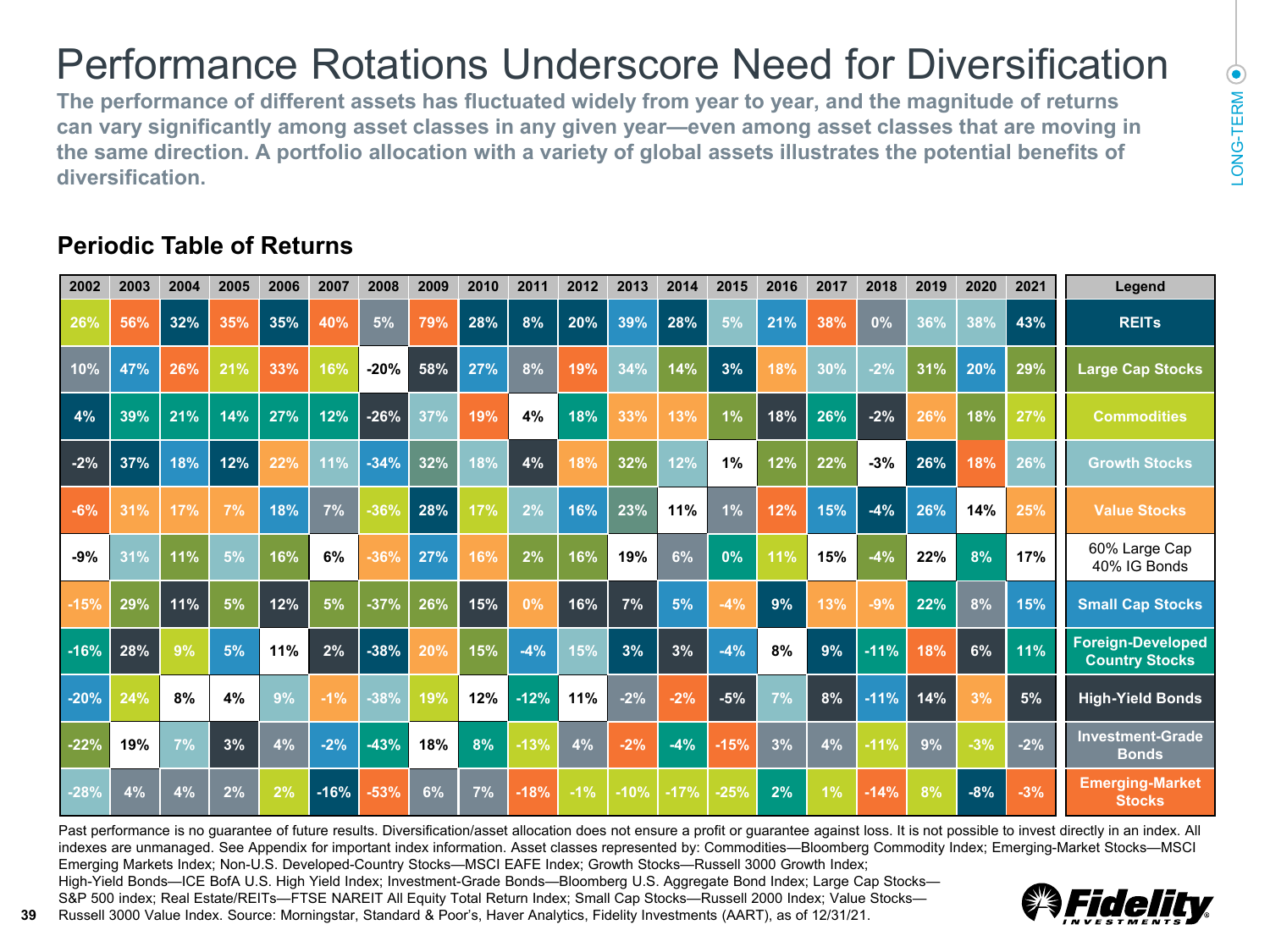## Unprecedented Debt Levels amid Aging Demographics

**Most major economies face deteriorating demographic trends. With fewer new workers to support a growing number of retirees, greater fiscal pressures are ahead due to rising spending on pensions and health care. The dramatic worldwide rise in public and private debt in recent decades has been sustained by extraordinary levels of monetary accommodation, leaving the system more dependent than ever on low interest rates.** 

#### **Demographic Support Ratio Global Debt as a Share of GDP**

**43**



**LEFT**: The demographic support ratio is calculated as the number of workers (15–64 years old)/number of retirees (65 and older). Dotted line represents a projection. Source: United Nations, Haver Analytics, Fidelity Investments (AART), as of 10/31/19. **RIGHT**: Source: Bank of International Settlements, International Monetary Fund, Maddison Project, Fidelity Investments (AART), and the Jordà-Schularick-Taylor Macrohistory Database, compiled by Oscar Jordà, Moritz Schularick, and Alan M. Taylor, as of 12/31/19.

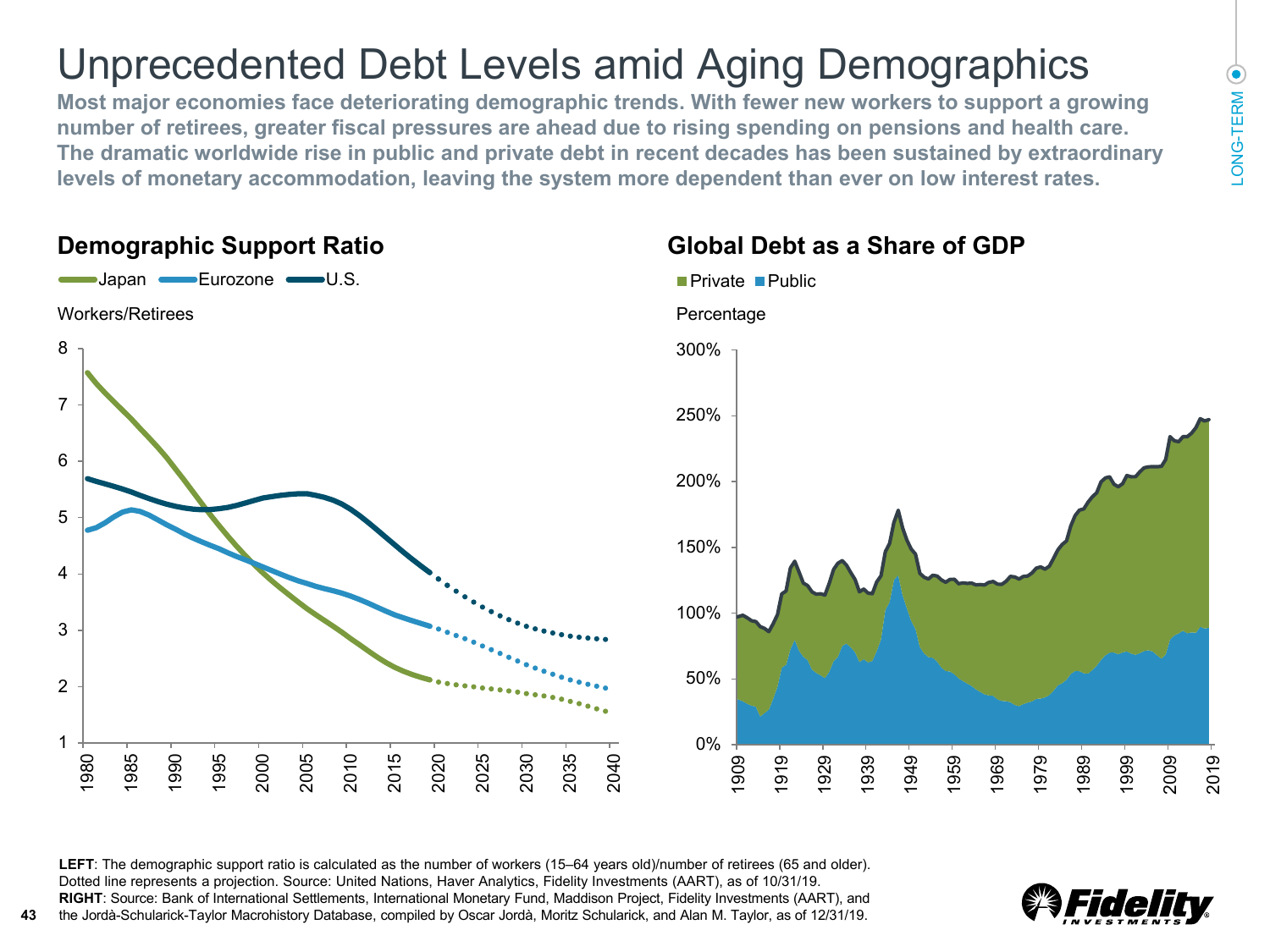Information presented herein is for discussion and illustrative purposes only and is not a recommendation or an offer or solicitation to buy or sell any securities. Views expressed are as 12/31/21, based on the information available at that time, and may change based on market and other conditions. Unless otherwise noted, the opinions provided are those of the authors and not necessarily those of Fidelity Investments or its affiliates. Fidelity does not assume any duty to update any of the information.

*Information provided in this document is for informational and educational purposes only. To the extent any investment information in this material is deemed to be a recommendation, it is not meant to be impartial investment advice or advice in a fiduciary capacity and is not intended to be used as a primary basis for you or your client's investment decisions. Fidelity and its representatives may have a conflict of interest in the products or services mentioned in this material because they have a financial interest in them, and receive compensation, directly or indirectly, in connection with the management, distribution, and/or servicing of these products or services, including Fidelity funds, certain third-party funds and products, and certain investment services.*

Investment decisions should be based on an individual's own goals, time horizon, and tolerance for risk. Nothing in this content should be considered to be legal or tax advice, and you are encouraged to consult your own lawyer, accountant, or other advisor before making any financial decision. These materials are provided for informational purposes only and should not be used or construed as a recommendation of any security, sector, or investment strategy.

Fidelity does not provide legal or tax advice and the information provided herein is general in nature and should not be considered legal or tax advice. Consult with an attorney or a tax professional regarding your specific legal or tax situation.

#### **Past performance and dividend rates are historical and do not guarantee future results.**

Investing involves risk, including risk of loss.

Diversification does not ensure a profit or guarantee against loss.

Index or benchmark performance presented in this document does not reflect the deduction of advisory fees, transaction charges, and other expenses, which would reduce performance.

Indexes are unmanaged. It is not possible to invest directly in an index.

Although bonds generally present less short-term risk and volatility than stocks, bonds do contain interest rate risk (as interest rates rise, bond prices usually fall, and vice versa) and the risk of default, or the risk that an issuer will be unable to make income or principal payments.

Additionally, bonds and short-term investments entail greater inflation risk—or the risk that the return of an investment will not keep up with increases in the prices of goods and services—than stocks. Increases in real interest rates can cause the price of inflationprotected debt securities to decrease.

Stock markets, especially non-U.S. markets, are volatile and can decline significantly in response to adverse issuer, political, regulatory, market, or economic developments. Foreign securities are subject to interest rate, currency exchange rate, economic, and political risks, all of which are magnified in emerging markets. The securities of smaller, less well-known companies can be more volatile than those of larger companies.

Growth stocks can perform differently from the market as a whole and from other types of stocks and can be more volatile than other types of stocks. Value stocks can perform differently from other types of stocks and can continue to be undervalued by the market for long periods of time.

Lower-quality debt securities generally offer higher yields but also involve greater risk of default or price changes due to potential changes in the credit quality of the issuer. Any fixed income security sold or redeemed prior to maturity may be subject to loss.

Floating rate loans generally are subject to restrictions on resale, and sometimes trade infrequently in the secondary market; as a result, they may be more difficult to value, buy, or sell. A floating rate loan may not be fully collateralized and therefore may decline significantly in value.

The municipal market can be affected by adverse tax, legislative, or political changes, and by the financial condition of the issuers of municipal securities. Interest income generated by municipal bonds is generally expected to be exempt from federal income taxes and, if the bonds are held by an investor resident in the state of issuance, from state and local income taxes. Such interest income may be subject to federal and/or state alternative minimum taxes. Investing in municipal bonds for the purpose of generating tax-exempt income may not be appropriate for investors in all tax brackets. Generally, tax-exempt municipal securities are not appropriate holdings for tax-advantaged accounts such as IRAs and 401(k)s.

The commodities industry can be significantly affected by commodity prices, world events, import controls, worldwide competition, government regulations, and economic conditions.

The gold industry can be significantly affected by international monetary and political developments, such as currency devaluations or revaluations, central bank movements, economic and social conditions within a country, trade imbalances, or trade or currency restrictions between countries.

Changes in real estate values or economic downturns can have a significant negative effect on issuers in the real estate industry.

Leverage can magnify the impact that adverse issuer, political, regulatory, market, or economic developments have on a company. In the event of bankruptcy, a company's creditors take precedence over the company's stockholders.

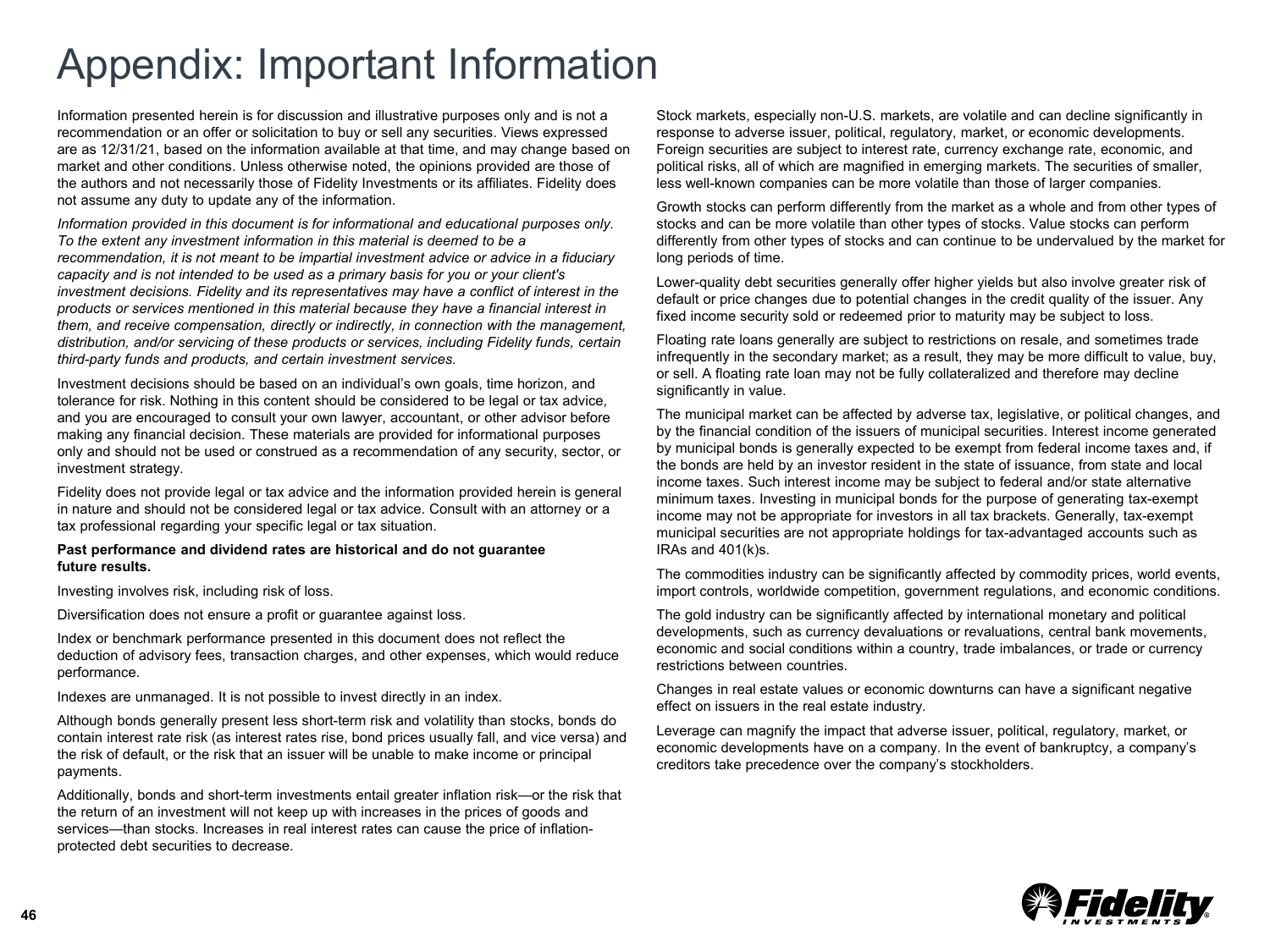#### **Market Indexes**

**Index returns on slide 23 represented by:** Growth—Russell 3000® Growth Index; Small Cap—Russell 2000® Index; Large Cap—S&P 500®; Mid Cap—Russell Midcap® Index; Value—Russell 3000® Value Index; ACWI ex USA—MSCI ACWI (All Country World Index) ex USA Index; Japan—MSCI Japan Index; EAFE Small Cap—MSCI EAFE Small Cap Index; EAFE—MSCI EAFE (Europe, Australasia, Far East) Index; Europe—MSCI Europe Index; Canada—MSCI Canada Index; EM Asia—MSCI Emerging Markets Asia Index; Emerging Markets (EM)—MSCI EM Index; EMEA (Europe, Middle East, and Africa)—MSCI EM EMEA Index; Latin America—MSCI EM Latin America Index; Gold—Gold Bullion Price, LBMA PM Fix; Commodities—Bloomberg Commodity Index; High Yield—ICE BofA U.S. High Yield Index; Leveraged Loan—S&P/LSTA Leveraged Loan Index; TIPS (Treasury Inflation-Protected Securities)—Bloomberg U.S. TIPS Index; EM Debt (Emerging-Market Debt)—JP Morgan EMBI Global Index; CMBS (Commercial Mortgage-Backed Securities)— Bloomberg Investment-Grade CMBS Index; Credit—Bloomberg U.S. Credit Bond Index; Municipal—Bloomberg Municipal Bond Index; Long Government & Credit (Investment-Grade)—Bloomberg Long Government & Credit Index; ABS (Asset-Backed Securities)— Bloomberg ABS Index; Aggregate—Bloomberg U.S. Aggregate Bond Index; Agency— Bloomberg U.S. Agency Index; Treasuries—Bloomberg U.S. Treasury Index; MBS (Mortgage-Backed Securities)—Bloomberg MBS Index; Momentum—Fidelity U.S. Momentum Factor Index TR; Low Volatility—Fidelity U.S. Low Volatility Factor Index; Quality—Fidelity U.S. Quality Factor Index; Value—Fidelity U.S. Value Factor Index; Size— Fidelity Small-Mid Factor Index; Yield—Fidelity High Dividend Index.

**Bloomberg U.S. Aggregate Bond** is a broad-based, market value-weighted benchmark that measures the performance of the investment-grade, U.S. dollar-denominated, fixedrate taxable bond market. **Bloomberg U.S. Credit Bond Index** is a market value-weighted index of investment-grade corporate fixed-rate debt issues with maturities of one year or more.

**Bloomberg U.S. Treasury Bond Index** is a market value-weighted index of public obligations of the U.S. Treasury with maturities of one year or more. **Bloomberg U.S. Treasury Inflation-Protected Securities (TIPS) Index (Series-L)** is a market valueweighted index that measures the performance of inflation-protected securities issued by the U.S. Treasury. **Bloomberg Long U.S. Government Credit Index** includes all publicly issued U.S. government and corporate securities that have a remaining maturity of 10 or more years, are rated investment grade, and have \$250 million or more of outstanding face value. **Bloomberg U.S. Agency Bond Index** is a market value-weighted index of U.S. Agency government and investment-grade corporate fixed-rate debt issues. **Bloomberg Municipal Bond Index** is a market value-weighted index of investment-grade municipal bonds with maturities of one year or more.

**Bloomberg U.S. MBS Index** is a market value-weighted index of fixed-rate securities that represent interests in pools of mortgage loans, including balloon mortgages, with original terms of 15 and 30 years that are issued by the Government National Mortgage Association (GNMA), the Federal National Mortgage Association (FNMA), and the Federal Home Loan Mortgage Corp. (FHLMC).

**Bloomberg CMBS Index** is designed to mirror commercial mortgage-backed securities of investment-grade quality (Baa3/BBB-/BBB- or above) using Moody's, S&P, and Fitch, respectively, with maturities of at least one year. **Bloomberg ABS Index** is a market valueweighted index that covers fixed-rate asset-backed securities with average lives greater than or equal to one year and that are part of a public deal; the index covers the following collateral types: credit cards, autos, home equity loans, stranded-cost utility (rate-reduction bonds), and manufactured housing.

**ICE BofA U.S. High Yield Index** is a market capitalization-weighted index of U.S. dollardenominated, below-investment-grade corporate debt publicly issued in the U.S. market.

**JPM® EMBI Global Index**, and its country sub-indexes, tracks total returns for the U.S. dollar-denominated debt instruments issued by emerging-market sovereign and quasisovereign entities, such as Brady bonds, loans, and Eurobonds.

**Standard & Poor's/Loan Syndications and Trading Association (S&P/LSTA) Leveraged Performing Loan Index** is a market value-weighted index designed to represent the performance of U.S. dollar-denominated institutional leveraged performing loan portfolios (excluding loans in payment default) using current market weightings, spreads, and interest payments.

**Bloomberg Commodity Index** measures the performance of the commodities market. It consists of exchange traded futures contracts on physical commodities that are weighted to account for the economic significance and market liquidity of each commodity.

**Russell 3000® Index** is a market capitalization-weighted index designed to measure the performance of the 3,000 largest companies in the U.S. equity market. **Russell 3000 Growth Index** is a market capitalization-weighted index designed to measure the performance of the broad growth segment of the U.S. equity market. It includes those Russell 3000 Index companies with higher price-to-book ratios and higher forecasted growth rates. **Russell 3000 Value Index** is a market capitalization-weighted index designed to measure the performance of the small to mid cap value segment of the U.S. equity market. It includes those Russell 3000 Index companies with lower price-to-book ratios and lower forecasted growth rates. **Russell Midcap® Index** is a market capitalization-weighted index designed to measure the performance of the mid cap segment of the U.S. equity market. It contains approximately 800 of the smallest securities in the Russell 1000 Index.

**Russell 1000® Index** is a market capitalization-weighted index designed to measure the performance of the large cap segment of the U.S. equity market. **Russell 1000 Growth Index** is a market capitalization-weighted index designed to measure the performance of the large cap growth segment of the U.S. equity market. It includes those Russell 1000 Index companies with higher price-to-book ratios and higher forecasted growth rates. **Russell 1000 Value Index** is a market capitalization-weighted index designed to measure the performance of the large cap value segment of the U.S. equity market. It includes those Russell 1000 Index companies with lower price-to-book ratios and lower expected growth rates.

**Russell 2000® Index** is a market capitalization-weighted index designed to measure the performance of the small cap segment of the U.S. equity market. It includes approximately 2,000 of the smallest securities in the Russell 3000 Index.

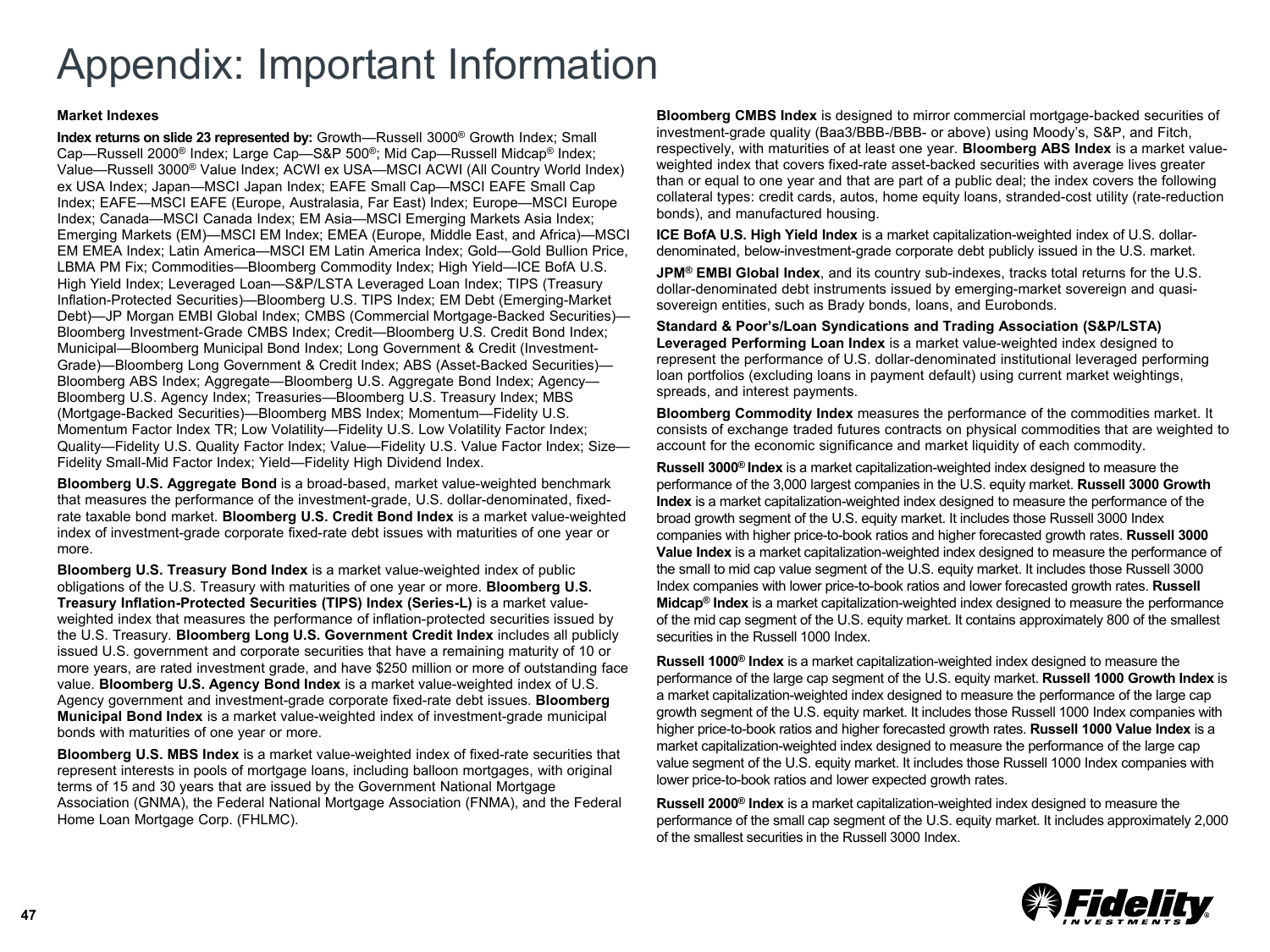#### **Market Indexes** (continued)

**S&P 500®** is a market capitalization-weighted index of 500 common stocks chosen for market size, liquidity, and industry group representation to represent U.S. equity performance. S&P 500 is a registered service mark of The McGraw-Hill Companies, Inc., and has been licensed for use by Fidelity Distributors Corporation and its affiliates.

**Sectors** and **Industries** are defined by Global Industry Classification Standards (GICS®), except where noted otherwise. **S&P 500 sectors**: Consumer Discretionary—companies that tend to be the most sensitive to economic cycles. Consumer Staples—companies whose businesses are less sensitive to economic cycles. Energy—companies whose businesses are dominated by either of the following activities: the construction or provision of oil rigs, drilling equipment, and other energy-related services and equipment; or the exploration, production, marketing, refining, and/or transportation of oil and gas products, coal, and consumable fuels. Financials—companies involved in activities such as banking, consumer finance, investment banking and brokerage, asset management, insurance and investments, and mortgage real estate investment trusts (REITs). Health Care—companies in two main industry groups: health care equipment suppliers, manufacturers, and providers of health care services; and companies involved in research, development, production, and marketing of pharmaceuticals and biotechnology products. Industrials companies that manufacture and distribute capital goods, provide commercial services and supplies, or provide transportation services. Information Technology—companies in technology software and services and technology hardware and equipment. Materials companies that engage in a wide range of commodity-related manufacturing. Real Estate companies in real estate development, operations, and related services, as well as equity REITs. Communication Services—companies that facilitate communication and offer related content through various media. Utilities—companies considered electric, gas, or water utilities, or that operate as independent producers and/or distributors of power.

**Dow Jones U.S. Total Stock Market Index<sup>SM</sup> is a full market capitalization-weighted index** of all equity securities of U.S.-headquartered companies with readily available price data.

**MSCI All Country World Index (ACWI)** is a market capitalization-weighted index designed to measure investable equity market performance for global investors of developed and emerging markets. **MSCI ACWI (All Country World Index) ex USA Index** is a market capitalizationweighted index designed to measure investable equity market performance for global investors of large and mid cap stocks in developed and emerging markets, excluding the United States.

**MSCI Europe, Australasia, Far East Index (EAFE)** is a market capitalization-weighted index designed to measure the investable equity market performance for global investors in developed markets, excluding the U.S. and Canada. **MSCI EAFE Small Cap Index** is a market capitalization-weighted index designed to measure the investable equity market performance of small cap stocks for global investors in developed markets, excluding the U.S. and Canada. **MSCI Europe Index** is a market capitalization-weighted index that is designed to measure the investable equity market performance for global investors of the developed markets in Europe. **MSCI Canada Index** is a market capitalization-weighted index designed to measure equity market performance in Canada. **MSCI Japan Index** is a market capitalization-weighted index designed to measure equity market performance in Japan.

**MSCI Emerging Markets (EM) Index** is a market capitalization-weighted index designed to measure the investable equity market performance for global investors in emerging markets. **MSCI EM Asia Index** is a market capitalization-weighted index designed to measure equity market performance of EM countries of Asia. **MSCI EM Europe, Middle East, and Africa (EMEA) Index** is a market capitalization-weighted index designed to measure the investable equity market performance for global investors in the EM countries of Europe, the Middle East, and Africa. **MSCI EM Latin America Index** is a market capitalization-weighted index designed to measure the investable equity market performance for global investors in Latin America.

**FTSE**® **National Association of Real Estate Investment Trusts (NAREIT**®**) All REITs Index** is a market capitalization-weighted index that is designed to measure the performance of all tax-qualified REITs listed on the NYSE, the American Stock Exchange, or the NASDAQ National Market List. **FTSE**® **NAREIT**® **Equity REIT** Index is an unmanaged market value-weighted index based on the last closing price of the month for tax-qualified REITs listed on the New York Stock Exchange (NYSE). **FTSE NAREIT All Equity Total Return Index** is a market capitalization-weighted index that is designed to measure the performance of tax-qualified real estate investment trusts (REITs) listed on the New York Stock Exchange, the NYSE MKT LLC, or the NASDAQ National Market List.

**Fidelity U.S. Low Volatility Factor Index** is designed to reflect the performance of stocks of large and mid-capitalization U.S. companies with lower volatility than the broader market. **Fidelity U.S. Value Factor Index** is designed to reflect the performance of stocks of large and mid-capitalization U.S. companies that have attractive valuations. **Fidelity U.S. Quality Factor Index** is designed to reflect the performance of stocks of large and midcapitalization U.S. companies with a higher quality profile than the broader market. **Fidelity Small-Mid Factor Index** is designed to reflect the performance of stocks of small and midcapitalization U.S. companies with attractive valuations, high quality profiles, positive momentum signals, and lower volatility than the broader market. **Fidelity U.S. Momentum Factor Index** is designed to reflect the performance of stocks of large and mid-capitalization U.S. companies that exhibit positive momentum signals. **Fidelity High Dividend Index** is designed to reflect the performance of stocks of large and mid-capitalization dividend-paying companies that are expected to continue to pay and grow their dividends.

**The London Bullion Market Association** (LBMA) publishes the international benchmark price of gold in USD, twice daily. The LBMA gold price auction takes place by ICE Benchmark Administration (IBA) at 10:30 a.m. and 3:00 p.m.

**Consumer Price Index** (CPI) is an inflationary indicator published monthly by the U.S. Bureau of Labor Statistics that measures the change in the cost of a fixed basket of products and services, including housing, electricity, food, and transportation.

**Personal consumption expenditure** (PCE) indexes, published by the U.S. Bureau of Economic Analysis, are a primary measure of actual and imputed household expenditures on goods (durable and non-durable) and services. Core PCE, the Federal Reserve's preferred measure of consumer price inflation, excludes volatile food and energy prices. Definitions, data, and related resources regarding CPI and PCE variants are available at https://www.atlantafed.org/research/inflationproject/underlying-inflation-dashboard.